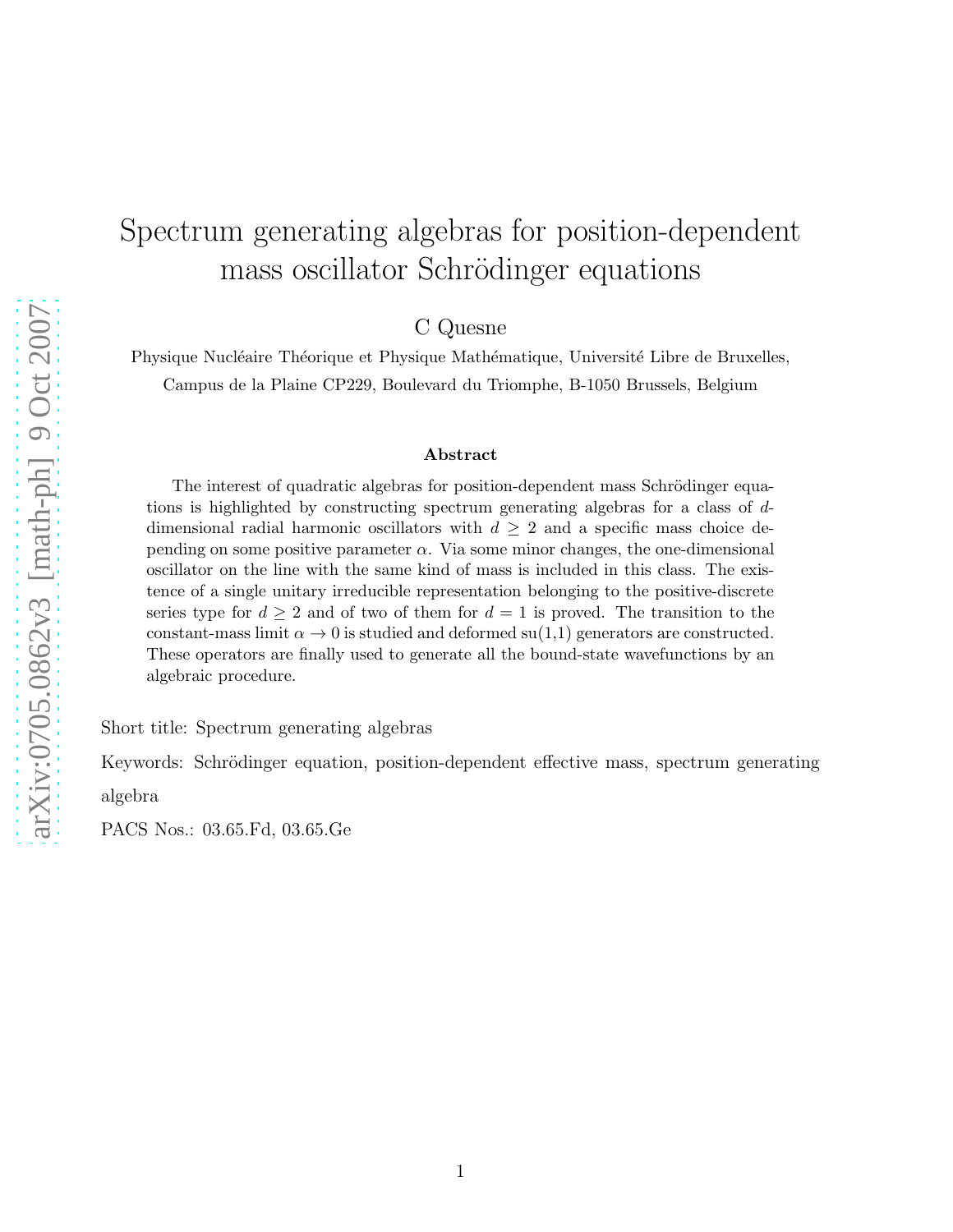### 1 Introduction

During recent years, quantum mechanical systems with a position-dependent (effective) mass (PDM) have attracted a lot of attention and inspired intense research activites. They are indeed very useful in the study of many physical systems, such as electronic properties of semiconductors [\[1\]](#page-17-0) and quantum dots [\[2\]](#page-17-1), nuclei [\[3\]](#page-17-2), quantum liquids [\[4\]](#page-17-3), <sup>3</sup>He clusters [\[5\]](#page-17-4), metal clusters [\[6\]](#page-17-5), etc.

Furthermore, the PDM presence in quantum mechanical problems may reflect some other unconventional effects, such as a deformation of the canonical commutation relations or a curvature of the underlying space [\[7\]](#page-17-6). It has also recently been signalled in the rapidly growing field of PT-symmetric  $[8, 9]$  $[8, 9]$  (or pseudo-Hermitian  $[10]$  or else quasi-Hermitian  $[11]$ ) quantum mechanics as occurring in the Hermitian Hamiltonian equivalent to some PTsymmetric systems at lowest order of perturbation theory [\[12,](#page-17-11) [13,](#page-17-12) [14\]](#page-17-13).

Looking for exact solutions of the Schrödinger equation with a PDM has become an interesting research topic because such solutions may provide a conceptual understanding of some physical phenomena, as well as a testing ground for some approximation schemes. The generation of PDM and potential pairs leading to exactly solvable, quasi-exactly solvable or conditionally exactly solvable equations has been achieved by extending some methods known in the constant-mass case, such as point canonical transformations [\[15,](#page-17-14) [16,](#page-17-15) [17,](#page-17-16) [18,](#page-17-17) [19,](#page-18-0) [20,](#page-18-1) [21,](#page-18-2) [22,](#page-18-3) [23,](#page-18-4) [24,](#page-18-5) [25,](#page-18-6) [26,](#page-18-7) [27,](#page-18-8) [28,](#page-18-9) [29,](#page-18-10) [30,](#page-18-11) [31,](#page-18-12) [32,](#page-18-13) [33,](#page-18-14) [34\]](#page-18-15), Lie algebraic methods [\[35,](#page-18-16) [36,](#page-18-17) [37,](#page-18-18) [38,](#page-18-19) [39\]](#page-19-0), and supersymmetric quantum mechanical techniques (or related intertwining operator methods) [\[7,](#page-17-6) [18,](#page-17-17) [19,](#page-18-0) [21,](#page-18-2) [22,](#page-18-3) [24,](#page-18-5) [34,](#page-18-15) [35,](#page-18-16) [40,](#page-19-1) [41,](#page-19-2) [42,](#page-19-3) [43,](#page-19-4) [44,](#page-19-5) [45,](#page-19-6) [46,](#page-19-7) [47,](#page-19-8) [48\]](#page-19-9).

Another powerful tool used in standard quantum mechanics is that of nonlinear algebras, more specifically quadratic ones. For one-dimensional systems allowing exact solutions, such algebras may help us to understand the relation between the time evolution of classical dynamical variables and that of corresponding quantum operators, while providing a general method for constructing spectrum generating algebras [\[49\]](#page-19-10) (see also [\[50\]](#page-19-11)). In more than one dimension, they are a clue to classifying superintegrable systems with integrals of motion quadratic in the momenta  $[51, 52, 53]$  $[51, 52, 53]$  $[51, 52, 53]$  and to solving the Schrödinger equation for such systems [\[54,](#page-19-15) [55,](#page-19-16) [56\]](#page-19-17).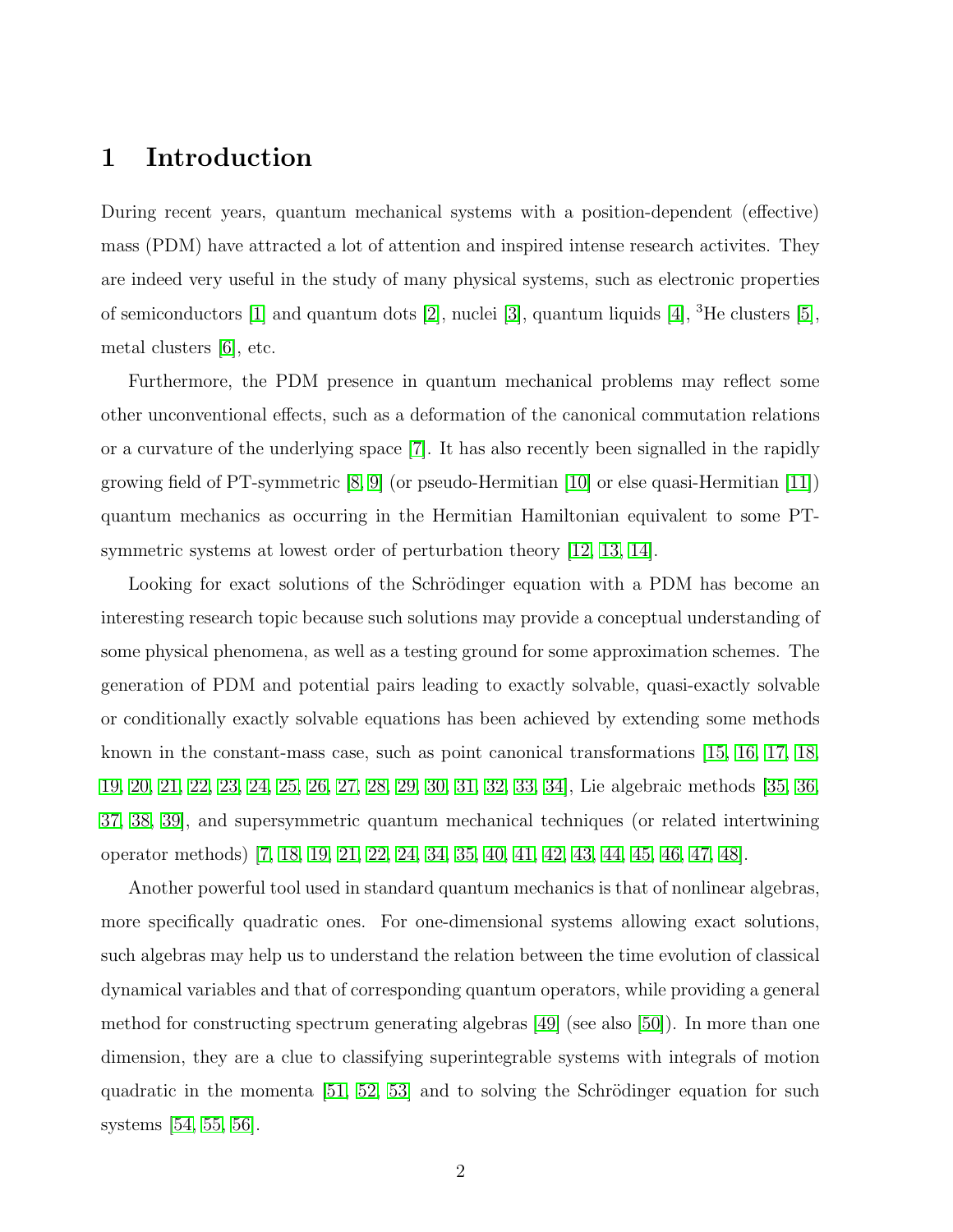In a PDM context, there has been no systematic use of quadratic algebras so far, although the presence of one of them has been signalled in a one-dimensional problem [\[43\]](#page-19-4). To start filling in this gap, we have recently considered the quadratic algebra generated by the integrals of motion of a two-dimensional superintegrable PDM system and shown how a deformed parafermionic oscillator realization of this algebra allows one to derive the bound-state energy spectrum [\[57\]](#page-20-0).

In the present paper, we turn ourselves to another aspect of quadratic algebras, namely their occurrence as spectrum generating algebras, which we shall illustrate with the simplest example, corresponding to a harmonic oscillator potential. For a constant mass, it is well known (see, e.g., [\[58\]](#page-20-1)) that all the states of such a potential with a given parity in one dimension or with a given angular momentum  $l$  in more than one dimension belong to a single unitary irreducible representation of an  $su(1,1)$  Lie algebra. The corresponding lowest-energy state is annihilated by the lowering generator, while the remaining states can be obtained from it by repeated applications of the raising generator. We plan to show that for a specific PDM choice, similar results apply except that  $su(1,1)$  gets deformed. We shall establish that a quadratic algebra approach provides us with a key to constructing such a deformed algebra, while allowing us at the same time to derive the bound-state energy spectrum.

In section 2, we present the Schrödinger equation of a PDM  $d$ -dimensional radial harmonic oscillator  $(d \geq 2)$  and review its bound-state energy spectrum. The corresponding spectrum generating algebra is constructed in section 3. In section 4, we show how the general d-dimensional results can be applied to the one-dimensional oscillator on the full line with a similar PDM. Finally, section 5 contains the conclusion.

## 2 Schrödinger equation of a PDM  $d$ -dimensional radial harmonic oscillator

Whenever both the PDM  $m(r)$  and the potential  $V(r)$  only depend on the radial variable r, the corresponding d-dimensional Schrödinger equation is separable in spherical coordinates.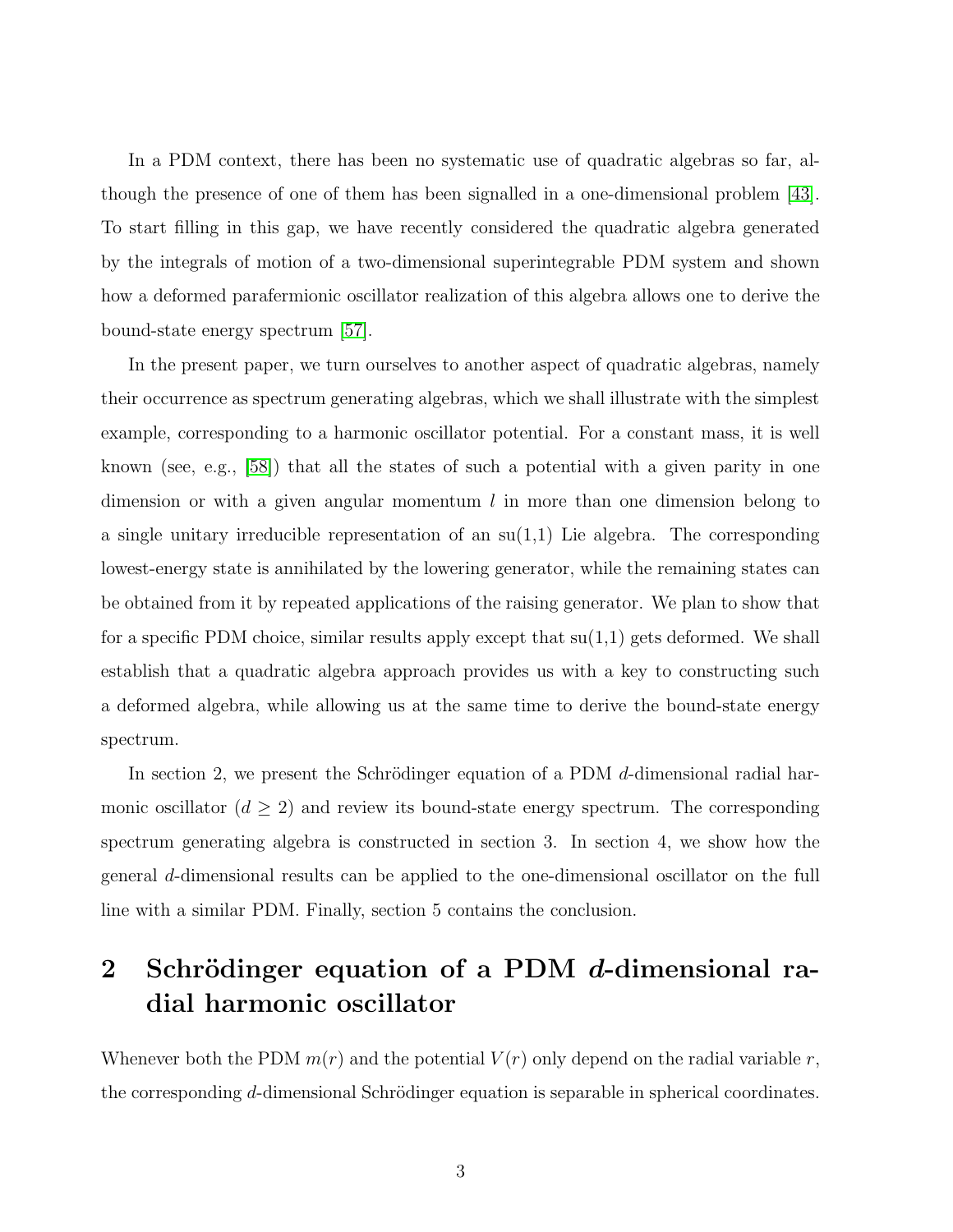On writing the radial wavefunction as  $r^{-(d-1)/2}\psi(r)$ , so that the normalization condition for  $\psi(r)$  reads

<span id="page-3-2"></span>
$$
\int_0^\infty |\psi(r)|^2 dr = 1\tag{2.1}
$$

we end up with the radial equation

<span id="page-3-0"></span>
$$
\left(-\frac{d}{dr}\frac{1}{M(r)}\frac{d}{dr} + \tilde{V}_{\text{eff}}(r)\right)\psi(r) = E\psi(r). \tag{2.2}
$$

Here  $M(r)$  is the dimensionless form of the mass function  $m(r) = m_0 M(r)$ , we have taken units wherein  $\hbar = 2m_0 = 1$  and

$$
\tilde{V}_{\text{eff}}(r) = V_{\text{eff}}(r) - \frac{(d-1)M'}{2rM^2} + \frac{L(L+1)}{Mr^2}
$$

where a prime denotes derivative with respect to r, L is defined by  $L = l + (d - 3)/2$  in terms of the angular momentum quantum number l and  $V_{\text{eff}}(r)$  is the effective potential that would arise in a cartesian coordinate approach to the problem (see equation (2.3) of  $[24]$ ).

Let us now consider a PDM d-dimensional harmonic oscillator, whose radial Schrödinger equation is obtained by replacing in the constant-mass one the radial momentum  $p_r =$  $-i d/dr$  by some deformed operator,  $\pi_r = \sqrt{f(\alpha; r)} p_r \sqrt{f(\alpha; r)}$ , where  $f(\alpha; r) = 1 + \alpha r^2$ and  $\alpha$  is a positive real constant. The result of this substitution reads

<span id="page-3-1"></span>
$$
\left(\pi_r^2 + \frac{L(L+1)}{r^2} + \frac{1}{4}\omega^2 r^2\right)\psi^{(\alpha)}(r) = E^{(\alpha)}\psi^{(\alpha)}(r)
$$
\n(2.3)

which is equivalent to [\(2.2\)](#page-3-0) with

$$
M(\alpha; r) = \frac{1}{f^2(\alpha; r)} = \frac{1}{(1 + \alpha r^2)^2}
$$

and

$$
\tilde{V}_{\text{eff}}(r) = \frac{L(L+1)}{r^2} + \frac{1}{4}(\omega^2 - 8\alpha^2)r^2 - \alpha
$$

or

$$
V_{\text{eff}}(r) = \frac{1}{4} \{ \omega^2 - 4\alpha^2 [L(L+1) + 2d] \} r^2 - \alpha [2L(L+1) + 2d - 1].
$$

Observe that the constant-mass limit corresponds to  $\alpha \to 0$ , in which case equation [\(2.3\)](#page-3-1) gives back the standard constant-mass equation.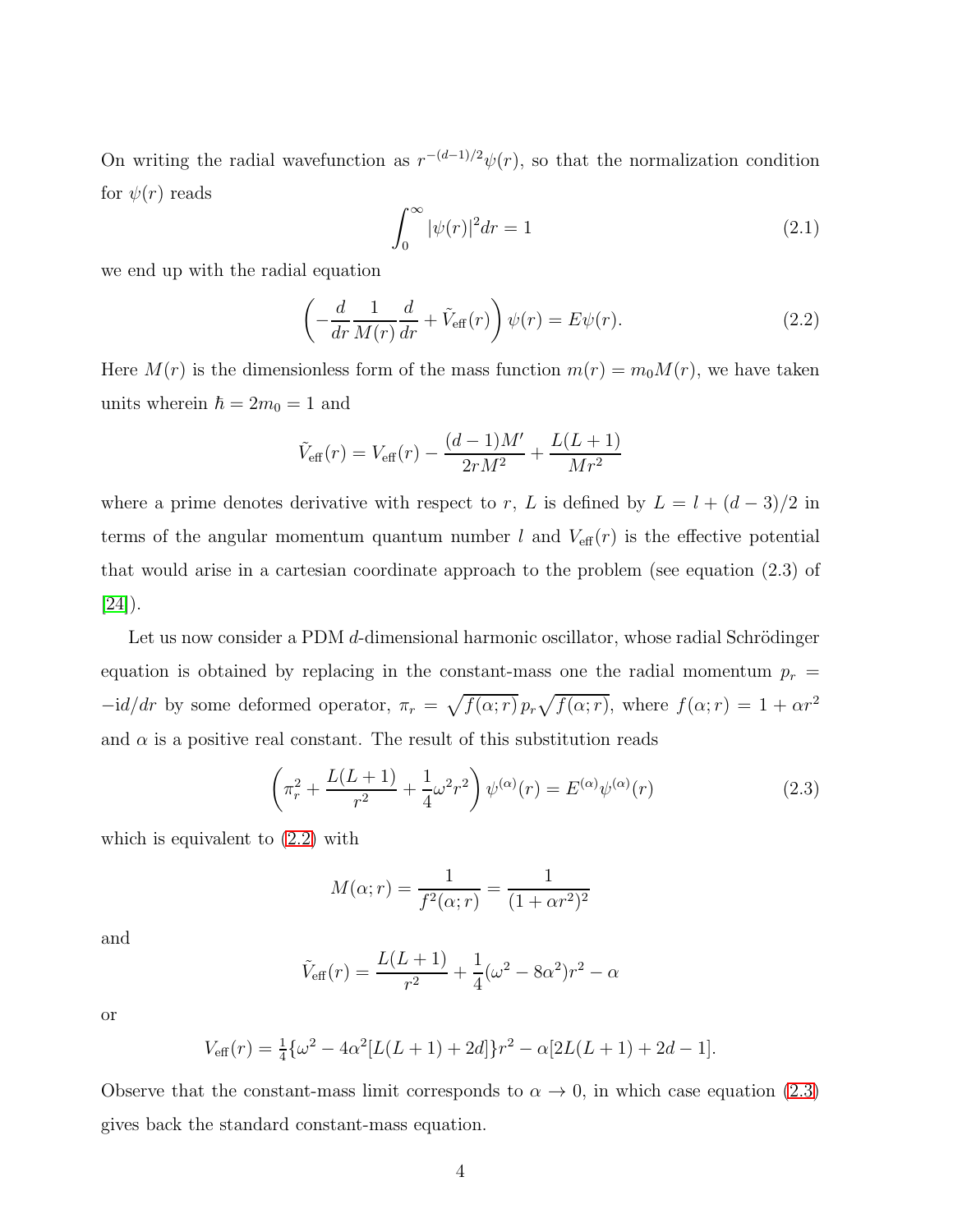Supersymmetric quantum mechanical methods, combined with deformed shape invari-ance, have shown [\[47\]](#page-19-8) that the PDM Schrödinger equation  $(2.3)$  has an infinite number of bound states giving rise to a quadratic energy spectum

<span id="page-4-0"></span>
$$
E_{n,L}^{(\alpha)} = \alpha \left( 4n^2 + 4n(L+1) + L + 1 + (4n + 2L + 3) \frac{\lambda}{\alpha} \right) \qquad n = 0, 1, 2, \dots \tag{2.4}
$$

where  $\lambda = \frac{1}{2}$  $\frac{1}{2}(\alpha+\Delta)$  and  $\Delta=\sqrt{\omega^2+\alpha^2}$ . In the same work, the lowest-energy wavefunction (for given  $L$ ) has been obtained in the form

<span id="page-4-5"></span>
$$
\psi_{0,L}^{(\alpha)}(r) = \mathcal{N}_{0,L}^{(\alpha)} r^{L+1} f^{-[\lambda + (L+2)\alpha]/(2\alpha)} \tag{2.5}
$$

where the normalization coefficient  $\mathcal{N}_{0,L}^{(\alpha)}$  can be easily determined from [\(2.1\)](#page-3-2) as

$$
\mathcal{N}_{0,L}^{(\alpha)} = \left(\frac{2\alpha^{L+\frac{3}{2}}\Gamma\left(\frac{\lambda}{\alpha} + L + 2\right)}{\Gamma(L+\frac{3}{2})\Gamma\left(\frac{\lambda}{\alpha} + \frac{1}{2}\right)}\right)^{1/2}.
$$

Some lengthy calculations along the same lines also yield [\[59\]](#page-20-2)

<span id="page-4-4"></span>
$$
\psi_{n,L}^{(\alpha)}(r) = \frac{\mathcal{N}_{n,L}^{(\alpha)}}{\mathcal{N}_{0,L}^{(\alpha)}} P_n^{\left(\frac{\lambda}{\alpha} - \frac{1}{2}, L + \frac{1}{2}\right)}(t) \psi_{0,L}^{(\alpha)}(r) \tag{2.6}
$$

where  $P_n^{\left(\frac{\lambda}{\alpha}-\frac{1}{2},L+\frac{1}{2}\right)}(t)$  is a Jacobi polynomial [\[60\]](#page-20-3) in the variable

<span id="page-4-2"></span>
$$
t = 1 - \frac{2}{f} = \frac{-1 + \alpha r^2}{1 + \alpha r^2} \tag{2.7}
$$

and

<span id="page-4-3"></span>
$$
\frac{\mathcal{N}_{n,L}^{(\alpha)}}{\mathcal{N}_{0,L}^{(\alpha)}} = \left(\frac{\Gamma(L+\frac{3}{2})\Gamma\left(\frac{\lambda}{\alpha}+\frac{1}{2}\right)n!\left(\frac{\lambda}{\alpha}+2n+L+1\right)\Gamma\left(\frac{\lambda}{\alpha}+n+L+1\right)}{\Gamma\left(\frac{\lambda}{\alpha}+L+2\right)\Gamma\left(\frac{\lambda}{\alpha}+n+\frac{1}{2}\right)\Gamma\left(n+L+\frac{3}{2}\right)}\right)^{1/2}.\tag{2.8}
$$

Since in the constant-mass limit, the parameter  $\lambda$  goes over to  $\omega/2$ , it is clear that in such a limit the quadratic energy spectrum [\(2.4\)](#page-4-0) becomes linear and given by  $E_{n,L} = \omega (2n + L + \frac{3}{2})$  $\frac{3}{2}$ . Furthermore, the mere definition of e, combined with limit relations between orthogonal polynomials [\[60\]](#page-20-3) also allows us to retrieve the results for constant-mass wavefunctions  $\psi_{n,L}(r)$ , depending on Laguerre polynomials [\[61\]](#page-20-4).<sup>[1](#page-4-1)</sup>

<span id="page-4-1"></span><sup>&</sup>lt;sup>1</sup>Note that we obtain a phase factor  $(-1)^n$  not present in equation (28.5) of [\[61\]](#page-20-4). This phase factor is consistent with positive matrix elements for the  $su(1,1)$  generators and with standard wavefunctions for the one-dimensional harmonic oscillator (see section 4).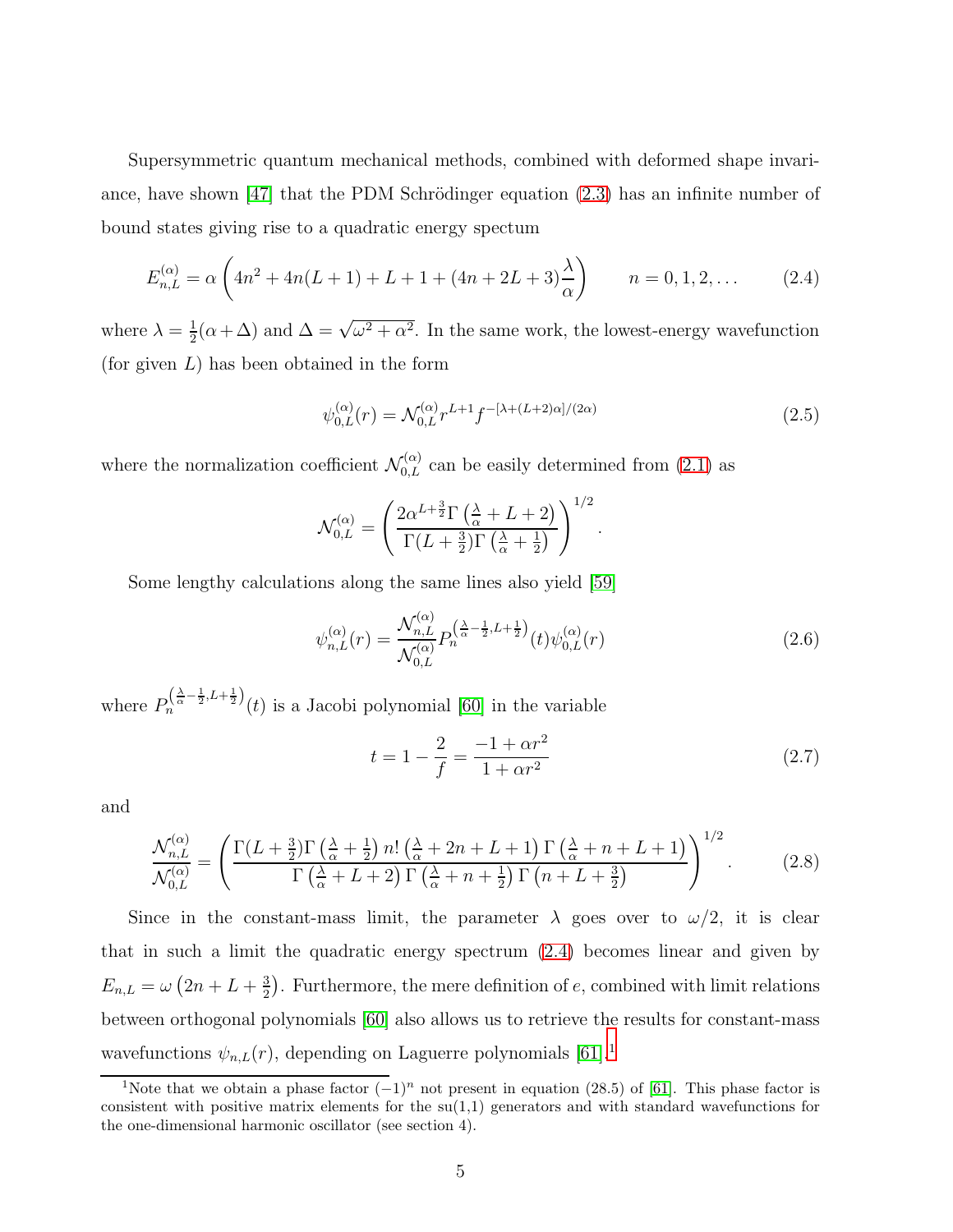## 3 Spectrum generating algebra of the PDM ddimensional radial harmonic oscillator

In order to build a counterpart of the  $su(1,1)$  spectrum generating algebra obtained in the constant-mass case [\[58\]](#page-20-1), it is useful to start from a quadratic algebra approach. It has indeed been suggested [\[49,](#page-19-10) [50,](#page-19-11) [54\]](#page-19-15) that for a whole class of Hamiltonians, such as those for which the bound-state wavefunctions can be written as the lowest-energy one multiplied by increasingdegree polynomials in some variable t, there may exist an (in general nonlinear) algebra generating the spectrum, whose three generators are the Hamiltonian and the variable t, which are Hermitian operators, as well as their anti-Hermitian commutator. This algebra is characterized by a Casimir operator, which is some polynomial function of the three generators [\[49\]](#page-19-10). This is the approach to be followed in section 3.1.

### 3.1 Quadratic algebra approach to the spectrum generating algebra

Let us start from the Hamiltonian defined in equation  $(2.3)$ , the variable t considered in [\(2.7\)](#page-4-2) and their commutator,

<span id="page-5-1"></span>
$$
\tilde{K}_1^{(\alpha)} = \pi_r^2 + \frac{L(L+1)}{r^2} + \frac{1}{4}\omega^2 r^2 \qquad \tilde{K}_2^{(\alpha)} = t \qquad \tilde{K}_3^{(\alpha)} = -4i\alpha \left(2\frac{r}{f}\pi_r + it\right). \tag{3.1}
$$

From the basic commutator  $[r, \pi_r] = if(\alpha; r)$ , it is straightforward to derive the relations

<span id="page-5-0"></span>
$$
\begin{aligned}\n\left[\tilde{K}_{1}^{(\alpha)}, \tilde{K}_{2}^{(\alpha)}\right] &= \tilde{K}_{3}^{(\alpha)} \\
\left[\tilde{K}_{2}^{(\alpha)}, \tilde{K}_{3}^{(\alpha)}\right] &= 8\alpha \left(1 - \tilde{K}_{2}^{(\alpha)}\right) \\
\left[\tilde{K}_{3}^{(\alpha)}, \tilde{K}_{1}^{(\alpha)}\right] &= -8\alpha \left\{\tilde{K}_{1}^{(\alpha)}, \tilde{K}_{2}^{(\alpha)}\right\} - 16\alpha^{2} \left[\frac{\lambda}{\alpha} \left(\frac{\lambda}{\alpha} - 1\right) + L(L+1) - 1\right] \tilde{K}_{2}^{(\alpha)}\n\end{aligned} \tag{3.2}
$$
\n
$$
- 16\alpha^{2} \left[\frac{\lambda}{\alpha} \left(\frac{\lambda}{\alpha} - 1\right) - L(L+1)\right]
$$

showing that the operators  $\tilde{K}_1^{(\alpha)}$  $\tilde{K}_1^{(\alpha)}$ ,  $\tilde{K}_2^{(\alpha)}$  and  $\tilde{K}_3^{(\alpha)}$  generate a quadratic algebra. Its nature can be determined by comparing  $(3.2)$  with equation  $(3.2)$  of [\[49\]](#page-19-10), defining the (general) Askey-Wilson algebra  $\mathbb{Q}AW(3)$  in terms of eight parameters  $R$ ,  $A_1$ ,  $A_2$ ,  $C_1$ ,  $C_2$ ,  $D$ ,  $G_1$  and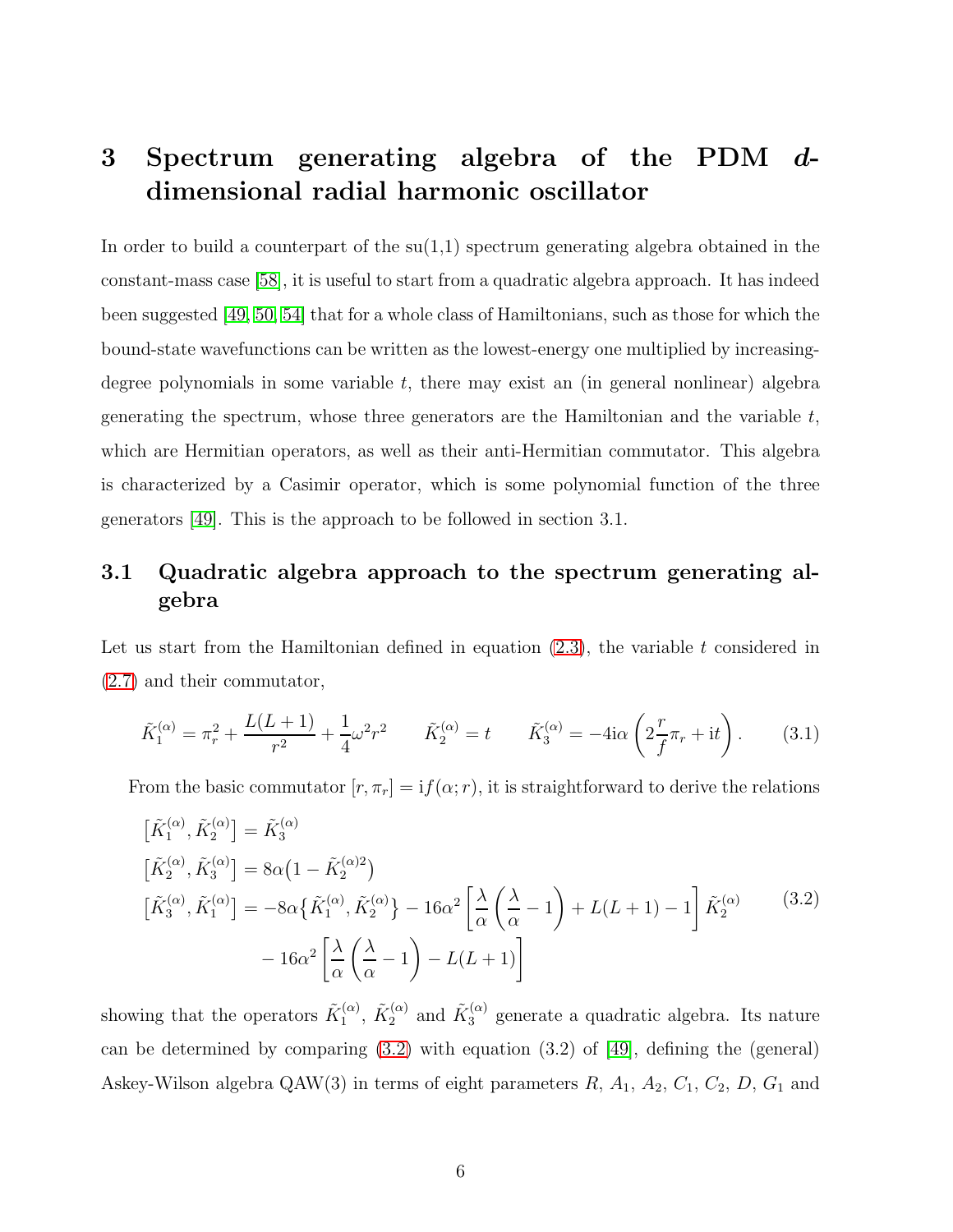$G_2$ . Since in the present case,  $R = A_1 = C_1 = 0$ , we have to deal here with a quadratic Jacobi algebra QJ(3), characterized by the parameters

<span id="page-6-1"></span>
$$
A_2 = -8\alpha \qquad C_2 = -16\alpha^2 \left[ \frac{\lambda}{\alpha} \left( \frac{\lambda}{\alpha} - 1 \right) + L(L+1) - 1 \right] \qquad D = 0 \qquad G_1 = 8\alpha
$$
  

$$
G_2 = -16\alpha^2 \left[ \frac{\lambda}{\alpha} \left( \frac{\lambda}{\alpha} - 1 \right) - L(L+1) \right]. \tag{3.3}
$$

As  $D^2 - 4A_2G_1 \neq 0$ , this algebra is a nondegenerate one, i.e., an algebra that cannot be reduced to a Lie algebra by a change of basis.

From equation (3.4) of [\[49\]](#page-19-10), we get the corresponding Casimir operator in the form

<span id="page-6-0"></span>
$$
Q^{(\alpha)} = -16\alpha \tilde{K}_2^{(\alpha)} \tilde{K}_1^{(\alpha)} \tilde{K}_2^{(\alpha)} + \tilde{K}_3^{(\alpha)2} - 16\alpha^2 \left[ \frac{\lambda}{\alpha} \left( \frac{\lambda}{\alpha} - 1 \right) + L(L+1) - 1 \right] \tilde{K}_2^{(\alpha)2}
$$
  
+ 
$$
16\alpha \tilde{K}_1^{(\alpha)} - 32\alpha^2 \left[ \frac{\lambda}{\alpha} \left( \frac{\lambda}{\alpha} - 1 \right) - L(L+1) \right] \tilde{K}_2^{(\alpha)}.
$$
 (3.4)

Its eigenvalue can be obtained by inserting the explicit expressions [\(3.1\)](#page-5-1) in [\(3.4\)](#page-6-0) and is given by

<span id="page-6-2"></span>
$$
Q^{(\alpha)} = 16\alpha^2 \left[ \frac{\lambda}{\alpha} \left( \frac{\lambda}{\alpha} - 1 \right) + L(L+1) - 2 \right].
$$
 (3.5)

Our aim now consists in constructing a positive-discrete series unitary irreducible representation of this algebra spanned by the Hamiltonian eigenfunctions  $\psi_{n,L}^{(\alpha)}(r)$ ,  $n = 0, 1$ , 2, ..., which will be a counterpart of the  $su(1,1)$  representation  $D_k^+$  with  $k = \frac{1}{2}$  $\frac{1}{2}(L+\frac{3}{2}% -L)$  $(\frac{3}{2}),$ obtained in the constant-mass case [\[58\]](#page-20-1).

From the general theory developed in [\[49,](#page-19-10) [54\]](#page-19-15), we know that in a basis  $\psi_p$  wherein the Hamiltonian, i.e., the generator  $\tilde{K}_1^{(\alpha)}$  $\mathcal{L}_1^{(\alpha)}$ , is diagonal, the unitary irreducible representations of  $QJ(3)$  are given by

$$
\tilde{K}_1^{(\alpha)} \psi_p = \lambda_p \psi_p
$$
  

$$
\tilde{K}_2^{(\alpha)} \psi_p = a_{p+1} \psi_{p+1} + a_p \psi_{p-1} + b_p \psi_p
$$
  

$$
\tilde{K}_3^{(\alpha)} \psi_p = g_{p+1} a_{p+1} \psi_{p+1} - g_p a_p \psi_{p-1}
$$

where  $\lambda_p$ ,  $a_p$ ,  $b_p$  and  $g_p$  are some real constants, which can be expressed in terms of the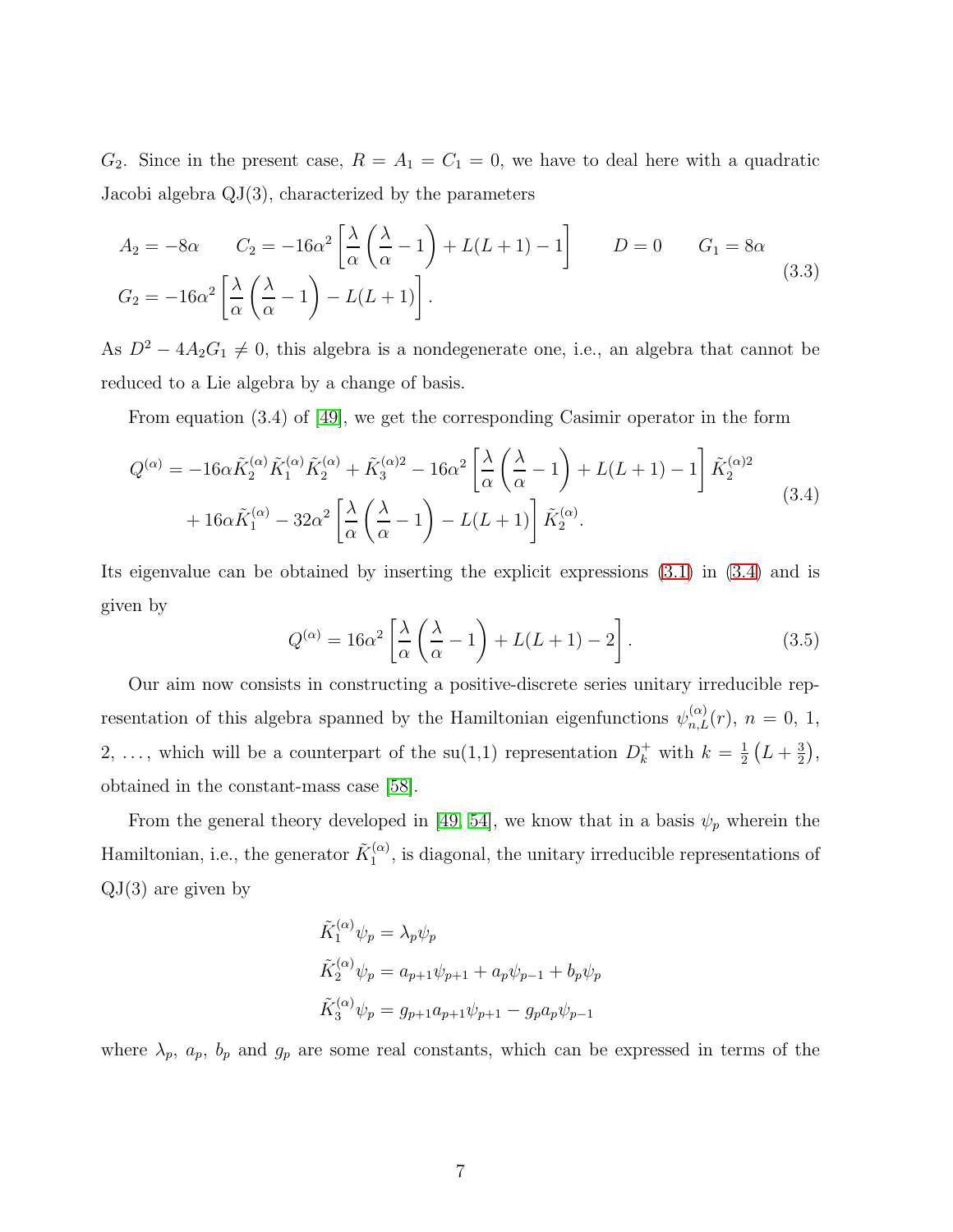<span id="page-7-0"></span>defining parameters [\(3.3\)](#page-6-1) and read

$$
\lambda_p = \alpha \left[ 4p(p+1) - \frac{\lambda}{\alpha} (\frac{\lambda}{\alpha} - 1) - L(L+1) + 1 \right]
$$
  
\n
$$
a_p^2 = \left[ 16p^2(2p-1)(2p+1) \right]^{-1} \left( 2p - \frac{\lambda}{\alpha} + L + 1 \right) \left( 2p - \frac{\lambda}{\alpha} - L \right)
$$
  
\n
$$
\times \left( 2p + \frac{\lambda}{\alpha} - L - 1 \right) \left( 2p + \frac{\lambda}{\alpha} + L \right)
$$
  
\n
$$
b_p = -[4p(p+1)]^{-1} \left( \frac{\lambda}{\alpha} - L - 1 \right) \left( \frac{\lambda}{\alpha} + L \right)
$$
  
\n
$$
g_p = 8\alpha p.
$$
\n(3.6)

An infinite-dimensional representation of the positive-discrete series type  $D_{p_0}^+$  is then characterized by the properties  $a_{p_0}^2 = 0$  and  $a_p^2 > 0$  if  $p = p_0 + n$ ,  $n = 1, 2, \ldots$ . From the explicit value of  $a_p^2$  given in [\(3.6\)](#page-7-0), it is clear that, for generic values of  $\lambda/\alpha$  and L, such conditions can be achieved in a single way, namely by assuming

<span id="page-7-1"></span>
$$
p_0 = \frac{1}{2} \left( \frac{\lambda}{\alpha} + L \right). \tag{3.7}
$$

From [\(3.6\)](#page-7-0) and [\(3.7\)](#page-7-1), it results that the eigenvalues  $\lambda_{p_0+n}$  of  $\tilde{K}_1^{(\alpha)}$  $1^{(\alpha)}$  in  $D_{p_0}^+$  coincide with the energy eigenvalues [\(2.4\)](#page-4-0), i.e.,  $\lambda_{p_0+n} = E_{n,L}^{(\alpha)}$ ,  $n = 0, 1, 2, \ldots$ .

Furthermore, if we reset  $\psi_{p_0+n} \to \psi_{n,L}^{(\alpha)}$ ,  $a_{p_0+n} \to a_{n,L}^{(\alpha)}$ ,  $b_{p_0+n} \to b_{n,L}^{(\alpha)}$  and  $g_{p_0+n} \to g_{n,L}^{(\alpha)}$ , the action of the generators  $\tilde{K}_2^{(\alpha)}$  and  $\tilde{K}_3^{(\alpha)}$  on the basis functions can be recast in the form

$$
\tilde{K}_{2}^{(\alpha)}\psi_{n,L}^{(\alpha)} = a_{n+1,L}^{(\alpha)}\psi_{n+1,L}^{(\alpha)} + a_{n,L}^{(\alpha)}\psi_{n-1,L}^{(\alpha)} + b_{n,L}^{(\alpha)}\psi_{n,L}^{(\alpha)} \n\tilde{K}_{3}^{(\alpha)}\psi_{n,L}^{(\alpha)} = g_{n+1,L}^{(\alpha)}a_{n+1,L}^{(\alpha)}\psi_{n+1,L}^{(\alpha)} - g_{n,L}^{(\alpha)}a_{n,L}^{(\alpha)}\psi_{n-1,L}^{(\alpha)}
$$
\n(3.8)

<span id="page-7-3"></span><span id="page-7-2"></span>where

$$
a_{n,L}^{(\alpha)} = \frac{\tau_n}{\frac{\lambda}{\alpha} + 2n + L} \left( \frac{n(2n + 2L + 1) \left(\frac{\lambda}{\alpha} + n + L\right) \left(2\frac{\lambda}{\alpha} + 2n - 1\right)}{\left(\frac{\lambda}{\alpha} + 2n + L - 1\right) \left(\frac{\lambda}{\alpha} + 2n + L + 1\right)} \right)^{1/2}
$$
  
\n
$$
b_{n,L}^{(\alpha)} = -\frac{\left(\frac{\lambda}{\alpha} - L - 1\right) \left(\frac{\lambda}{\alpha} + L\right)}{\left(\frac{\lambda}{\alpha} + 2n + L\right) \left(\frac{\lambda}{\alpha} + 2n + L + 2\right)}
$$
  
\n
$$
g_{n,L}^{(\alpha)} = 4\alpha \left(\frac{\lambda}{\alpha} + 2n + L\right)
$$
\n(3.9)

and  $\tau_n$  is a phase factor depending on the choice made for the relative phase of  $\psi_{n,L}^{(\alpha)}$  and  $\psi_{n-1,L}^{(\alpha)}$ . The first equation in [\(3.8\)](#page-7-2) can be reduced to the recursion relation for the Jacobi polynomials  $P_n^{\left(\frac{\lambda}{\alpha}-\frac{1}{2},L+\frac{1}{2}\right)}(t)$  and with the choice made in [\(2.8\)](#page-4-3) for the normalization coefficients, we find that  $\tau_n = +1$ .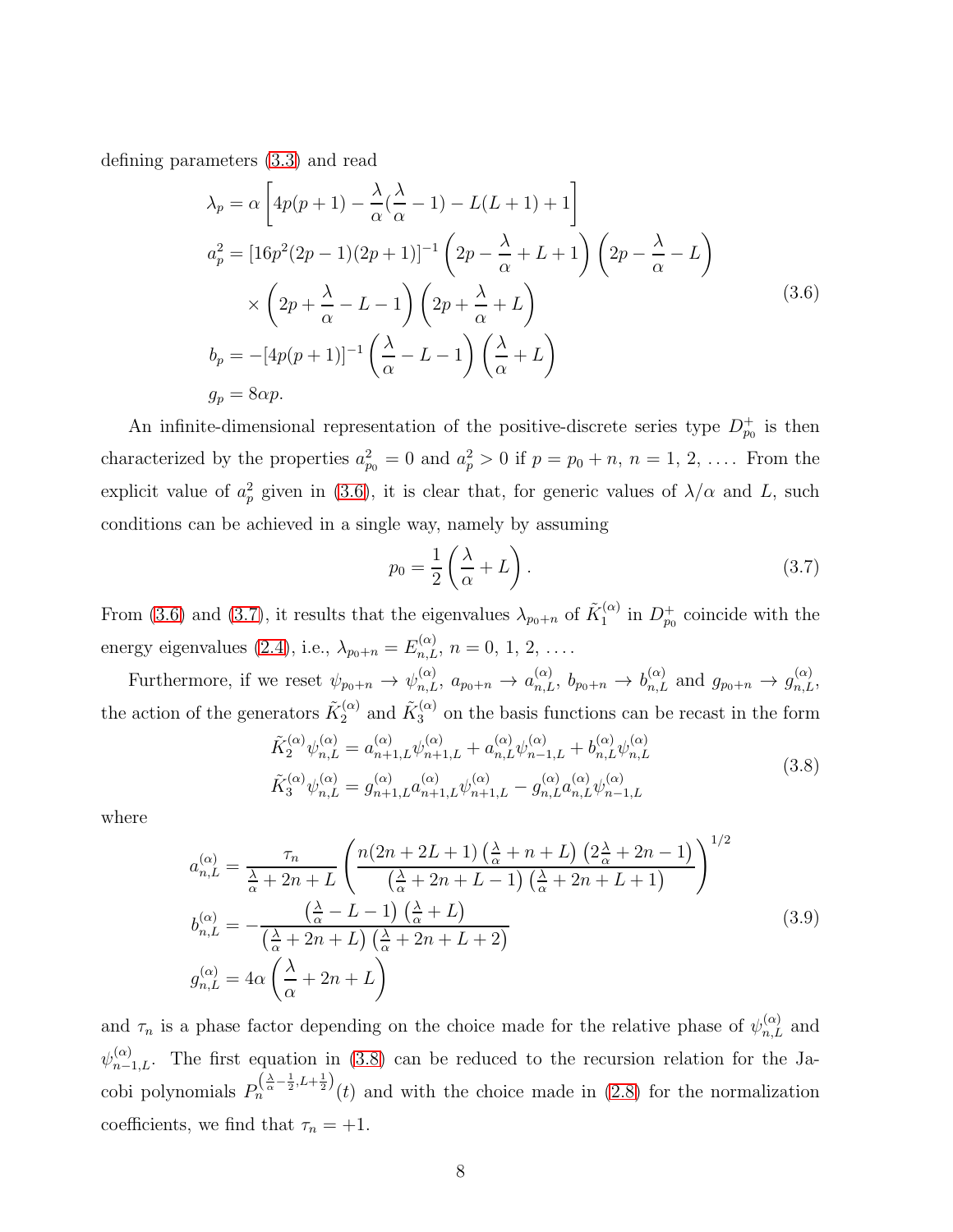We conclude that the solutions of the PDM Schrödinger equation [\(2.3\)](#page-3-1) can be derived by only using the quadratic algebra generated by the operators [\(3.1\)](#page-5-1). To obtain from the latter the generators of a deformed  $su(1,1)$  spectrum generating algebra (and consequently a simpler construction of wavefunctions), we shall need to build some ladder operators, generalizing the constant-mass ones. Before proceeding to such a derivation in section 3.3, it is worth considering the constant-mass limit of the quadratic algebra that we have just introduced.

#### 3.2 Constant-mass limit of the quadratic algebra

Although appropriate for solving the Schrödinger equation  $(2.3)$ , the basis  $(\tilde{K}^{(\alpha)}_1)$  $\tilde{\Lambda}_1^{(\alpha)},\tilde{K}_2^{(\alpha)}$  $\tilde{\alpha}_2^{(\alpha)},\tilde{K}^{(\alpha)}_3$  $\binom{\alpha}{3}$  of our quadratic algebra is not convenient to determine its  $\alpha \to 0$  limit because  $\tilde{K}_2^{(\alpha)}$  goes over to the constant  $-1$ . To circumvent this difficulty, it is necessary to go from  $(\tilde{K}^{(\alpha)}_1)$  $\tilde{\Lambda}_1^{(\alpha)},\tilde{K}_2^{(\alpha)}$  $\tilde{\alpha}_2^{(\alpha)},\tilde{K}^{(\alpha)}_3$  $\binom{(\alpha)}{3}$  to a new basis  $\left(\bar{K}_1^{(\alpha)}\right)$  $\bar{K}_1^{(\alpha)},\bar{K}_2^{(\alpha)}$  $\bar{K}^{(\alpha)}_2, \bar{K}^{(\alpha)}_3$  $\binom{(\alpha)}{3}$ .

Let us set

$$
\begin{aligned}\n\bar{K}_1^{(\alpha)} &= \tilde{K}_1^{(\alpha)} = \pi_r^2 + \frac{L(L+1)}{r^2} + \frac{1}{4}\omega^2 r^2 \\
\bar{K}_2^{(\alpha)} &= \frac{1}{\alpha} \left(1 - \tilde{K}_2^{(\alpha)}\right)^{-1} \left(1 + \tilde{K}_2^{(\alpha)}\right) = r^2 \\
\bar{K}_3^{(\alpha)} &= \frac{1}{2\alpha} \left\{ \left(1 - \tilde{K}_2^{(\alpha)}\right)^{-1}, \tilde{K}_3^{(\alpha)} \right\} = -2(2\mathrm{i} r\pi_r + f).\n\end{aligned}
$$

Observe that the inverse transformation reads

<span id="page-8-0"></span>
$$
\tilde{K}_1^{(\alpha)} = \bar{K}_1^{(\alpha)} \qquad \tilde{K}_2^{(\alpha)} = \left(1 + \alpha \bar{K}_2^{(\alpha)}\right)^{-1} \left(-1 + \alpha \bar{K}_2^{(\alpha)}\right) \qquad \tilde{K}_3^{(\alpha)} = \alpha \left\{ \left(1 + \alpha \bar{K}_2^{(\alpha)}\right)^{-1}, \bar{K}_3^{(\alpha)}\right\}.
$$
\n(3.10)

Either from the commutation relations [\(3.2\)](#page-5-0) of the first basis generators or by direct computation, we obtain for the second basis the commutation relations

$$
\begin{aligned}\n\left[\bar{K}_{1}^{(\alpha)}, \bar{K}_{2}^{(\alpha)}\right] &= \frac{1}{2} \left\{ 1 + \alpha \bar{K}_{2}^{(\alpha)}, \bar{K}_{3}^{(\alpha)} \right\} \\
\left[\bar{K}_{2}^{(\alpha)}, \bar{K}_{3}^{(\alpha)}\right] &= 8 \bar{K}_{2}^{(\alpha)} \left( 1 + \alpha \bar{K}_{2}^{(\alpha)} \right) \\
\left[\bar{K}_{3}^{(\alpha)}, \bar{K}_{1}^{(\alpha)}\right] &= 4 \left\{ 1 + \alpha \bar{K}_{2}^{(\alpha)}, \bar{K}_{1}^{(\alpha)} \right\} - 16\alpha^{2} \frac{\lambda}{\alpha} \left( \frac{\lambda}{\alpha} - 1 \right) \bar{K}_{2}^{(\alpha)} \left( 1 + \alpha \bar{K}_{2}^{(\alpha)} \right) \\
&\quad + 4\alpha \left( 1 + \alpha \bar{K}_{2}^{(\alpha)} \right) \left( 1 + 3\alpha \bar{K}_{2}^{(\alpha)} \right).\n\end{aligned}
$$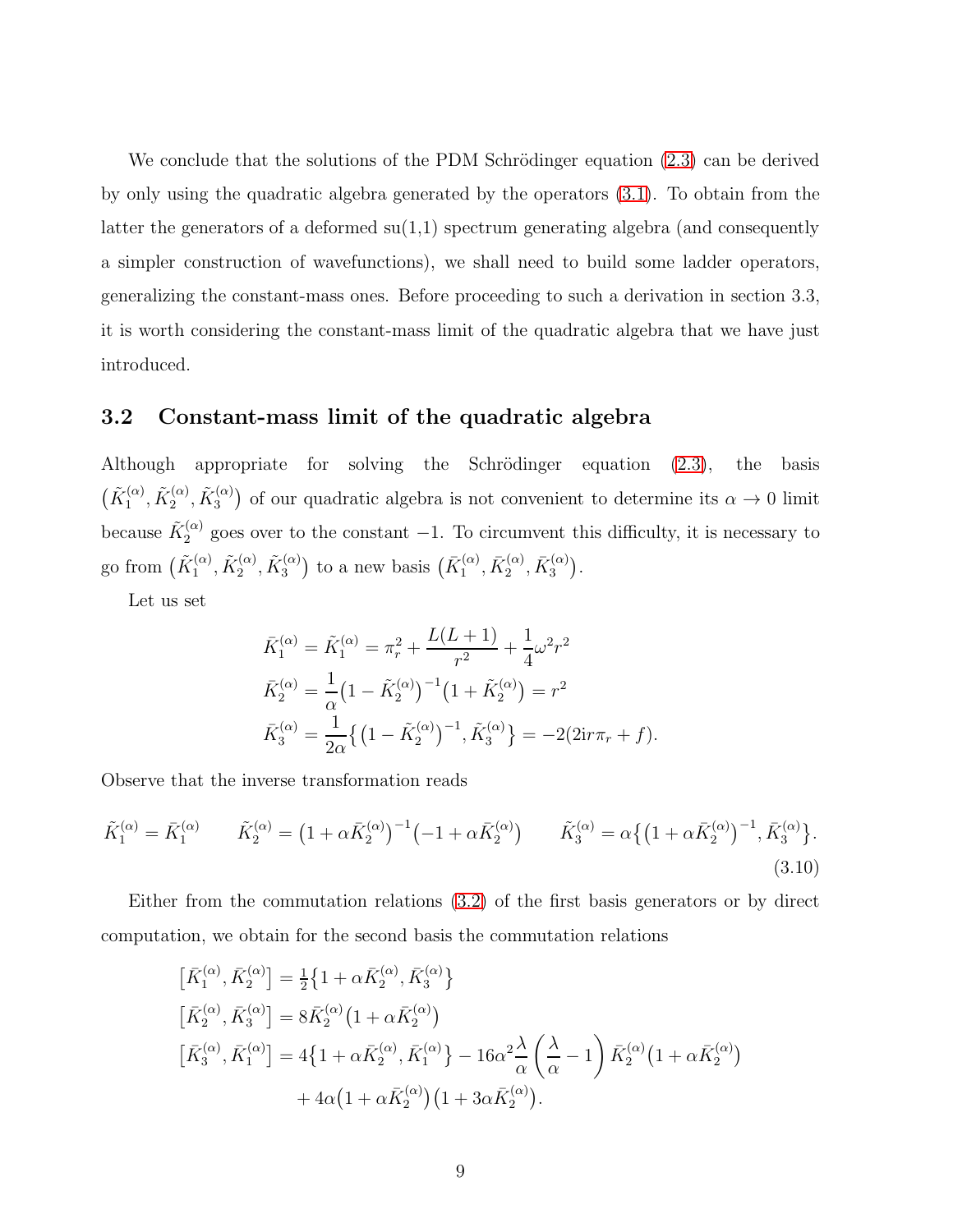In the  $\alpha \to 0$  limit, it is obvious that these relations become linear. It is then straightforward to show that the resulting operators  $\bar{K}_i = \lim_{\alpha \to 0} \bar{K}_i^{(\alpha)}$  $i^{(\alpha)}$ ,  $i = 1, 2, 3$ , are some linear combinations of su(1,1) generators  $K_0$ ,  $K_+$ ,  $K_-$ , with commutation relations  $[K_0, K_{\pm}] = \pm K_{\pm}$ and  $[K_+, K_-] = -2K_0$ . The results read  $\bar{K}_1 = 2\omega K_0$ ,  $\bar{K}_2 = (2/\omega)(K_+ + K_- + 2K_0)$  and  $\bar{K}_3 = 4(K_{+} - K_{-}).$ 

Finally, on performing transformation [\(3.10\)](#page-8-0) on the right-hand side of [\(3.4\)](#page-6-0), the quadratic algebra Casimir operator yields, after some calculations, the relation

<span id="page-9-0"></span>
$$
Q^{(\alpha)} - 16\alpha^2 \left[ \frac{\lambda}{\alpha} \left( \frac{\lambda}{\alpha} - 1 \right) + L(L+1) - 2 \right]
$$
  
=  $(1 + \alpha \bar{K}_2^{(\alpha)})^{-1} \left\{ 4\alpha^2 \left[ \bar{K}_3^{(\alpha)2} - 16\alpha^2 \frac{\lambda}{\alpha} \left( \frac{\lambda}{\alpha} - 1 \right) \bar{K}_2^{(\alpha)2} + 8 \{ \bar{K}_1^{(\alpha)}, \bar{K}_2^{(\alpha)} \} + 12 \right. (3.11)-  $16L(L+1) \right\} + 160\alpha^3 \bar{K}_2^{(\alpha)} + 112\alpha^4 \bar{K}_2^{(\alpha)2} \left\} (1 + \alpha \bar{K}_2^{(\alpha)})^{-1}.$$ 

From equation [\(3.5\)](#page-6-2), it follows that the operator between curly brackets on the right-hand side of [\(3.11\)](#page-9-0) vanishes. Since  $\omega^2 = 4\alpha^2 \frac{\lambda}{\alpha}$  $\frac{\lambda}{\alpha} \left( \frac{\lambda}{\alpha} - 1 \right)$ , we observe a close similarity between the first few terms making up this operator and the expression of the su(1,1) Casimir operator  $C = -K_+K_- + K_0(K_0 - 1)$  in terms of  $\bar{K}_1$ ,  $\bar{K}_2$ ,  $\bar{K}_3$ , namely  $C = (\bar{K}_3^2 - 4\omega^2 \bar{K}_2^2 + 8{\bar{K}_1, \bar{K}_2})$  /64. We conclude that the substitution of a PDM for a constant mass has the effect of changing the constant  $C = \frac{1}{4}$  $rac{1}{4}(L+\frac{3}{2})$  $\frac{3}{2}$  $(L - \frac{1}{2})$  $\frac{1}{2}$ ) into a function of  $r$ ,

$$
\bar{C}^{\alpha}(r) \equiv \frac{1}{64} \left[ \bar{K}_3^{(\alpha)2} - 16\alpha^2 \frac{\lambda}{\alpha} \left( \frac{\lambda}{\alpha} - 1 \right) \bar{K}_2^{(\alpha)2} + 8 \{ \bar{K}_1^{(\alpha)}, \bar{K}_2^{(\alpha)} \} \right]
$$
\n
$$
= \frac{1}{16} \left[ (2L+3)(2L-1) - 10\alpha r^2 - 7\alpha^2 r^4 \right].
$$
\n(3.12)

#### <span id="page-9-1"></span>3.3 Deformed  $su(1,1)$  spectrum generating algebra

The purpose of this subsection is to construct a third basis  $(K_0^{(\alpha)})$  $\delta_0^{(\alpha)},K_+^{(\alpha)},K_-^{(\alpha)})$  of our quadratic algebra, satisfying the following three properties:

(i)  $K_0^{(\alpha)}$  $\chi_0^{(\alpha)}$  is proportional to the Hamiltonian of the problem, while  $K_+^{(\alpha)}$  (resp.  $K_-^{(\alpha)}$ ) is a raising (resp. lowering) ladder operator, which means that, up to some multiplicative factor, it transforms  $\psi_{n,L}^{(\alpha)}$  into  $\psi_{n+1,L}^{(\alpha)}$  (resp.  $\psi_{n-1,L}^{(\alpha)}$ ) for any  $n \in \mathbb{N}$  (resp.  $n \in \mathbb{N}^+$ ) with the additional condition that  $K_{-}^{(\alpha)}$  annihilates  $\psi_{0,L}^{(\alpha)}$ .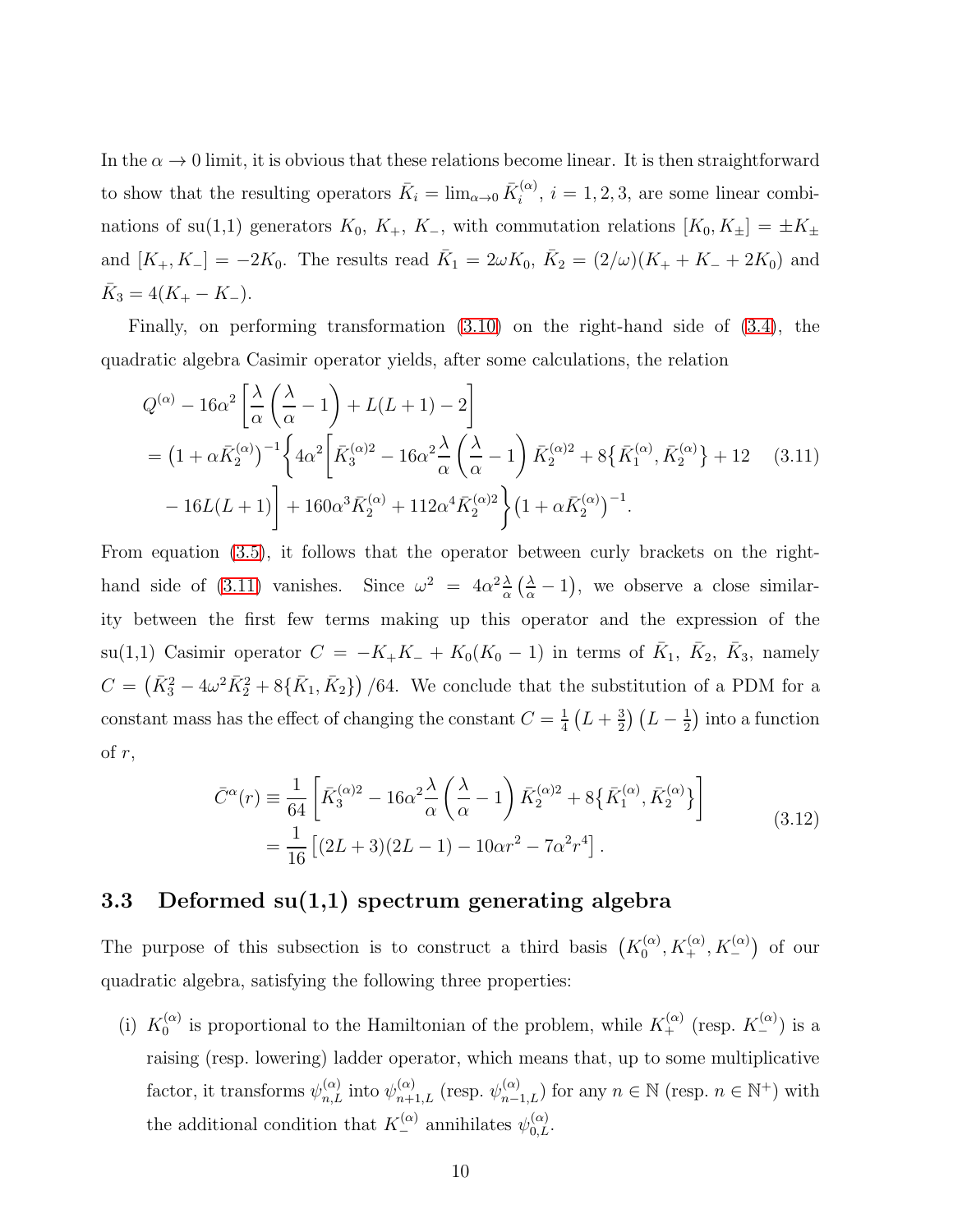- (ii) The operators  $K_0^{(\alpha)}$  $K_0^{(\alpha)}$ ,  $K_+^{(\alpha)}$ ,  $K_-^{(\alpha)}$  satisfy the same Hermiticity properties as  $K_0$ ,  $K_+$ ,  $K_-,$  i.e.,  $K_0^{(\alpha)\dagger} = K_0^{(\alpha)}$  $K_{\pm}^{(\alpha)}$  and  $K_{\pm}^{(\alpha)\dagger} = K_{\mp}^{(\alpha)}$ .
- (iii) In the  $\alpha \to 0$  limit, they go over to the su(1,1) generators  $K_0$ ,  $K_+$ ,  $K_-$ .

From the known action of  $\tilde{K}_2^{(\alpha)}$  and  $\tilde{K}_3^{(\alpha)}$  on  $\psi_{n,L}^{(\alpha)}$ , given in [\(3.8\)](#page-7-2), we can construct some n-dependent ladder operators

<span id="page-10-0"></span>
$$
A_{+,n}^{(\alpha)} = \tilde{K}_3^{(\alpha)} + g_{n,L}^{(\alpha)} \tilde{K}_2^{(\alpha)} - g_{n,L}^{(\alpha)} b_{n,L}^{(\alpha)} \qquad A_{-,n}^{(\alpha)} = \tilde{K}_3^{(\alpha)} - g_{n+1,L}^{(\alpha)} \tilde{K}_2^{(\alpha)} + g_{n+1,L}^{(\alpha)} b_{n,L}^{(\alpha)}.
$$
 (3.13)

It is indeed easy to check that

$$
A_{+,n}^{(\alpha)} \psi_{n,L}^{(\alpha)} = a_{n+1,L}^{(\alpha)} \left( g_{n,L}^{(\alpha)} + g_{n+1,L}^{(\alpha)} \right) \psi_{n+1,L}^{(\alpha)} \qquad A_{-,n}^{(\alpha)} \psi_{n,L}^{(\alpha)} = -a_{n,L}^{(\alpha)} \left( g_{n,L}^{(\alpha)} + g_{n+1,L}^{(\alpha)} \right) \psi_{n-1,L}^{(\alpha)}.
$$

In [\(3.13\)](#page-10-0), the quantum number n can be expressed in terms of  $E_{n,L}^{(\alpha)}$  by inverting equation [\(2.4\)](#page-4-0) and choosing the nonnegative root of the resulting quadratic equation. The result reads

$$
n = \frac{1}{2} \left[ -\left(\frac{\lambda}{\alpha} + L + 1\right) + \delta_n \right] \qquad \delta_n = \sqrt{\frac{E_{n,L}^{(\alpha)}}{\alpha} + \frac{\lambda}{\alpha} \left(\frac{\lambda}{\alpha} - 1\right) + L(L+1)}.
$$

We can now eliminate the *n* dependence from  $A_{\pm,n}^{(\alpha)}$  by replacing  $E_{n,L}^{(\alpha)}$  by the Hamiltonian  $H = \tilde{K}_1^{(\alpha)}$  $1^{(\alpha)}$ . This leads to the operators

<span id="page-10-2"></span>
$$
A_{\pm}^{(\alpha)} = \tilde{K}_3^{(\alpha)} - 4\alpha \tilde{K}_2^{(\alpha)} (1 \mp \delta) + 4\alpha \frac{\left(\frac{\lambda}{\alpha} - L - 1\right) \left(\left(\frac{\lambda}{\alpha} + L\right)\right)}{1 \pm \delta} \tag{3.14}
$$

where

<span id="page-10-3"></span>
$$
\delta = \sqrt{\frac{\tilde{K}_1^{(\alpha)}}{\alpha} + \frac{\lambda}{\alpha} \left(\frac{\lambda}{\alpha} - 1\right) + L(L+1)}.
$$
\n(3.15)

Although such operators satisfy condition (i) referred to above, they do not fulfil the remaining two conditions.

We can get rid of this shortcoming by multiplying  $A_{\pm}^{(\alpha)}$  by some appropriate functions  $F_{\pm}^{(\alpha)}$  $\overset{\cdot (\alpha )}{\pm} \bigl( \tilde{K}_{1}^{(\alpha)}$  $\binom{(\alpha)}{1}$  of the Hamiltonian. Since the latter are not univoquely determined by conditions (ii) and (iii), we may choose them in such a way that the action of  $K_{\pm}^{(\alpha)}$  on  $\psi_{n,L}^{(\alpha)}$  is the simplest possible. Let us therefore define

<span id="page-10-1"></span>
$$
K_{\pm}^{(\alpha)} = \pm \frac{1}{16\lambda} A_{\pm}^{(\alpha)} (\delta \pm 1) \sqrt{\frac{\delta \pm 2}{\delta}} = \pm \frac{1}{16\lambda} (\delta \mp 1) \sqrt{\frac{\delta}{\delta \mp 2}} A_{\pm}^{(\alpha)} \tag{3.16}
$$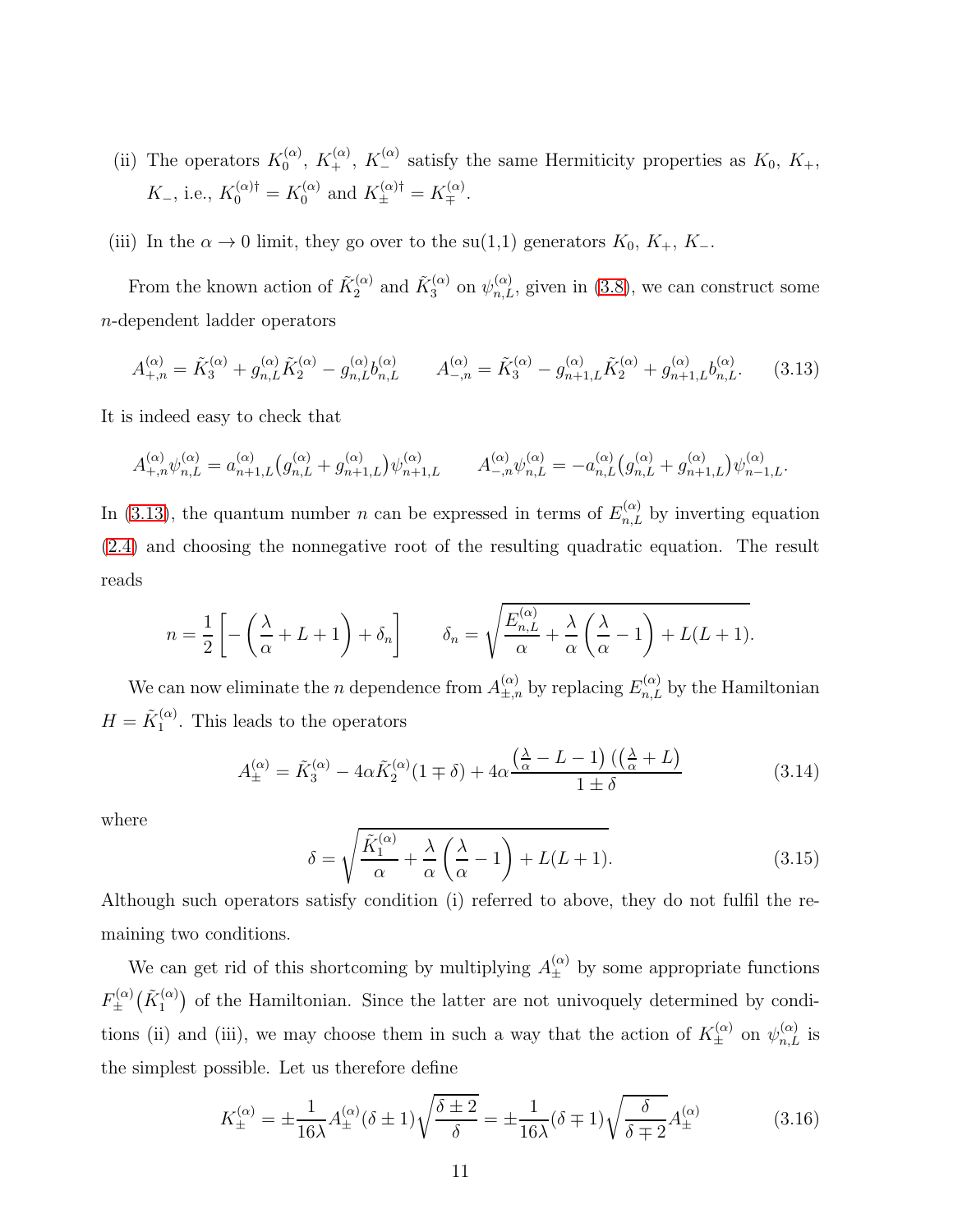leading to the relations

<span id="page-11-0"></span>
$$
K_{+}^{(\alpha)}\psi_{n,L}^{(\alpha)} = \frac{\alpha}{\lambda} \left[ (n+1) \left( n + L + \frac{3}{2} \right) \left( n + \frac{\lambda}{\alpha} + L + 1 \right) \left( n + \frac{\lambda}{\alpha} + \frac{1}{2} \right) \right]^{1/2} \psi_{n+1,L}^{(\alpha)}
$$
\n
$$
K_{-}^{(\alpha)}\psi_{n,L}^{(\alpha)} = \frac{\alpha}{\lambda} \left[ n \left( n + L + \frac{1}{2} \right) \left( n + \frac{\lambda}{\alpha} + L \right) \left( n + \frac{\lambda}{\alpha} - \frac{1}{2} \right) \right]^{1/2} \psi_{n-1,L}^{(\alpha)}.
$$
\n(3.17)

In [\(3.16\)](#page-10-1), the factors  $\pm\sqrt{(\delta\pm 2)/\delta}$  (alternatively  $\pm\sqrt{\delta/(\delta\mp 2)}$ ) are required by condition (ii) above, whereas the factors  $(\delta \pm 1)$  (alternatively  $(\delta \mp 1)$ ) are optional ones having a simplifying effect on the matrix elements contained in  $(3.17)$ .

The definition of the third basis is finally completed by

$$
K_0^{(\alpha)} = \frac{1}{4\lambda} \tilde{K}_1^{(\alpha)}
$$

such that

<span id="page-11-1"></span>
$$
K_0^{(\alpha)} \psi_{n,L}^{(\alpha)} = \frac{1}{4\lambda} E_{n,L}^{(\alpha)} \psi_{n,L}^{(\alpha)}.
$$
\n(3.18)

In the  $\alpha \rightarrow 0$  limit, equations [\(3.17\)](#page-11-0) and [\(3.18\)](#page-11-1) agree with the standard su(1,1) results  $K_{\pm}\psi_{n,L}(r) = \left[ \left(n + \frac{1}{2} \pm \frac{1}{2}\right)\right]$  $\frac{1}{2}$  $\left(n + L + 1 \pm \frac{1}{2}\right)$  $\left[\frac{1}{2}\right]^{1/2} \psi_{n \pm 1,L}(r)$  and  $K_0 \psi_{n,L}(r) =$  $(E_{n,L}/2\omega)\psi_{n,L}(r)$ , respectively.

The three deformed su(1,1) generators  $K_0^{(\alpha)}$  $\chi_0^{(\alpha)}$ ,  $K_+^{(\alpha)}$  and  $K_-^{(\alpha)}$  satisfy the commutation relations

$$
\left[K_0^{(\alpha)}, K_{\pm}^{(\alpha)}\right] = \pm \frac{\alpha}{\lambda} K_{\pm}^{(\alpha)} (\delta \pm 1) = \pm \frac{\alpha}{\lambda} (\delta \mp 1) K_{\pm}^{(\alpha)} \qquad \left[K_{+}^{(\alpha)}, K_{-}^{(\alpha)}\right] = -\frac{\alpha \delta}{\lambda} \left(2K_0^{(\alpha)} + \frac{\alpha}{4\lambda}\right)
$$

which can be easily checked by applying both sides on any  $\psi_{n,L}^{(\alpha)}$ . Observe that for  $\alpha \to 0$ , we get  $\alpha\delta/\lambda \to 1$  and  $\alpha/\lambda \to 0$ , so that standard su(1,1) commutation relations are retrieved, as it should be.

The Casimir operator  $C^{(\alpha)}$  of this deformed su(1,1) algebra can be written as  $C^{(\alpha)}$  =  $-K^{(\alpha)}_+K^{(\alpha)}_-+f(K^{(\alpha)}_0)$  $\binom{\alpha}{0}$ , where the function  $f(K_0^{(\alpha)})$  $\binom{\alpha}{0}$  must be such that  $C^{(\alpha)}$  commutes with  $K_{+}^{(\alpha)}$  and that  $f(K_{0}^{(\alpha)})$  $\binom{\alpha}{0}$   $\rightarrow$   $K_0(K_0-1)$  for  $\alpha \rightarrow 0$ . The latter condition of course determines  $C^{(\alpha)}$  only up to some constant term of order  $O(\alpha/\lambda)$ . After some rather lengthy calculations, we arrive at the result

$$
C^{(\alpha)} = -K_{+}^{(\alpha)}K_{-}^{(\alpha)} + K_{0}^{(\alpha)2} - \frac{\alpha}{\lambda} \left(\delta - \frac{5}{4}\right)K_{0}^{(\alpha)} - \frac{\alpha^{2}}{8\lambda^{2}}\delta
$$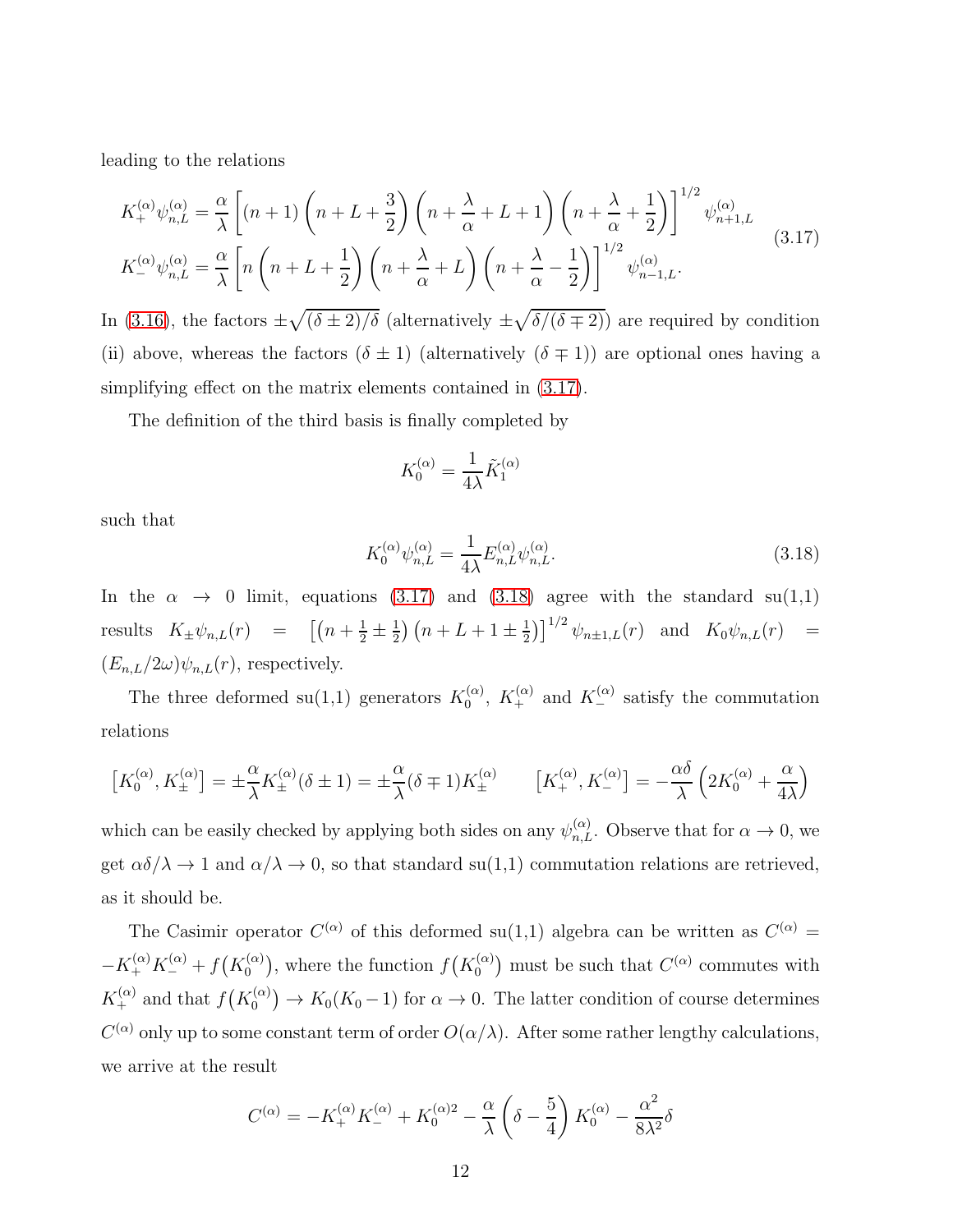leading to

<span id="page-12-0"></span>
$$
C^{(\alpha)}\psi_{n,L}^{(\alpha)} = \left[\frac{1}{4}\left(1-\frac{\alpha}{\lambda}\right)\left(L+\frac{3}{2}\right)\left(L-\frac{1}{2}\right) - \frac{3\alpha^2}{16\lambda^2}L(L+1)\right]\psi_{n,L}^{(\alpha)}.\tag{3.19}
$$

Equation [\(3.19\)](#page-12-0) should be contrasted with [\(3.12\)](#page-9-1).

In the appendix, it is shown how the ladder operators  $K_+^{(\alpha)}$  and  $K_-^{(\alpha)}$  can be used to fully determine the functions  $\psi_{n,L}^{(\alpha)}$  in a much more direct way than those sketched above equation [\(2.6\)](#page-4-4) and below equation [\(3.9\)](#page-7-3).

### 4 One-dimensional harmonic oscillator case

The purpose of this section is to show how the results of section 3, valid for  $d \geq 2$ , can be extended to the one-dimensional harmonic oscillator on the full line. This implies, in particular, replacing the radial variable  $r$   $(0 < r < \infty)$  by  $x$   $(-\infty < x < \infty)$ .

For a constant mass, it is well known that apart from the substitution  $r \to x$ , the Schrödinger equation for the standard one-dimensional harmonic oscillator can be deduced from the d-dimensional radial one by setting either  $L = -1$  or  $L = 0$ . In the former (resp. latter) case, one gets the even-parity (resp. odd-parity) wavefunctions and corresponding eigenvalues,  $\psi_{\nu,-1}(r)/\sqrt{2} \to \psi_{2\nu}(x)$ ,  $E_{\nu,-1} \to E_{2\nu}$  (resp.  $\psi_{\nu,0}(r)/\sqrt{2} \to \psi_{2\nu+1}(x)$ ,  $E_{\nu,0} \to E_{2\nu+1}$ , due to some relations between Laguerre and Hermite polynomials [\[60\]](#page-20-3). As a consequence, the single  $su(1,1)$  unitary irreducible representation  $D<sub>k</sub><sup>+</sup>$  $k^{\dagger}$ ,  $k=\frac{1}{2}$  $\frac{1}{2}(L+\frac{3}{2})$  $(\frac{3}{2}),$  of the radial case gives rise to two such representations  $D_1^+$  $_{1/4}^+$  and  $D_{3/4}^+$  $_{3/4}^+$  (with the same Casimir  $C = -3/16$ , for the one-dimensional case.

The PDM Schrödinger equation

$$
(\pi^2 + \frac{1}{4}\omega^2 x^2)\psi^{(\alpha)}(x) = E^{(\alpha)}\psi^{(\alpha)}(x)
$$

$$
\pi = \sqrt{f(\alpha; x)}p\sqrt{f(\alpha; x)} \qquad p = -i\frac{d}{dx} \qquad f(\alpha; x) = 1 + \alpha x^2
$$

equivalent to

$$
\left(-\frac{d}{dx}\frac{1}{M(x)}\frac{d}{dx} + V_{\text{eff}}(x)\right)\psi^{(\alpha)}(x) = E^{(\alpha)}\psi^{(\alpha)}(x)
$$

$$
M(x) = \frac{1}{f^2(\alpha; x)} = \frac{1}{(1 + \alpha x^2)^2} \qquad V_{\text{eff}}(x) = \frac{1}{4}(\omega^2 - 8\alpha^2)x^2 - \alpha
$$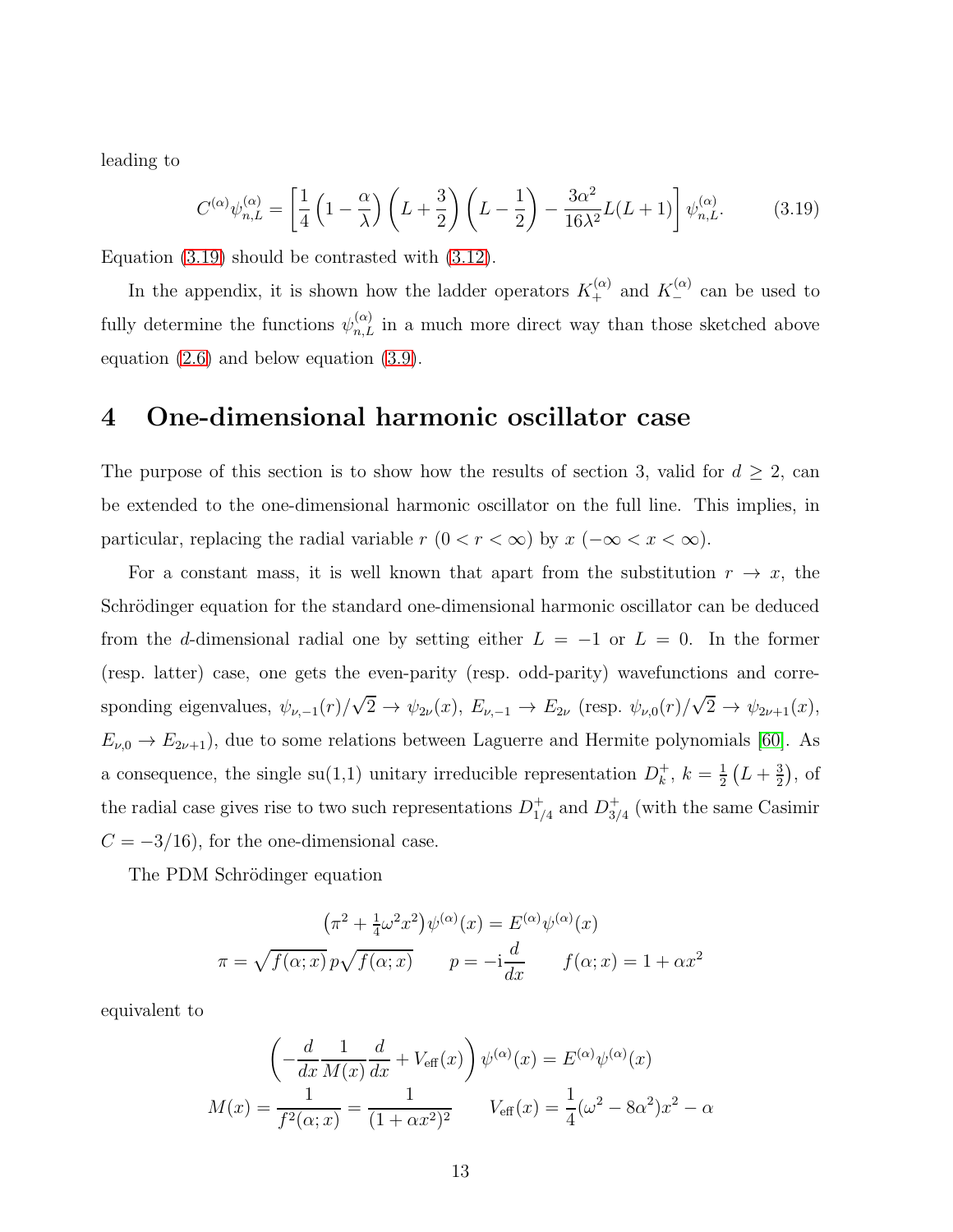admits a similar treatment exploiting the results obtained for equation [\(2.3\)](#page-3-1), provided we distinguish again between the even- and odd-parity wavefunctions, given by

$$
\psi_{2\nu}^{(\alpha)}(x) = \frac{\mathcal{N}_{2\nu}^{(\alpha)}}{\mathcal{N}_0^{(\alpha)}} P_{\nu}^{\left(\frac{\lambda}{\alpha} - \frac{1}{2}, -\frac{1}{2}\right)}(t) \psi_0^{(\alpha)}(x) \qquad \psi_0^{(\alpha)}(x) = \mathcal{N}_0^{(\alpha)} f^{-(\lambda + \alpha)/(2\alpha)}
$$

and

$$
\psi_{2\nu+1}^{(\alpha)}(x) = \frac{\mathcal{N}_{2\nu+1}^{(\alpha)}}{\mathcal{N}_1^{(\alpha)}} P_{\nu}^{(\frac{\lambda}{\alpha} - \frac{1}{2}, \frac{1}{2})}(t) \psi_1^{(\alpha)}(x) \qquad \psi_1^{(\alpha)}(x) = \mathcal{N}_1^{(\alpha)} x f^{-(\lambda + 2\alpha)/(2\alpha)}
$$

respectively. Here  $\nu = 0, 1, 2, ..., t = 1 - (2/f) = (-1 + \alpha x^2)/(1 + \alpha x^2)$ ,

$$
\mathcal{N}_{0}^{(\alpha)} = \left(\frac{\sqrt{\alpha}\,\Gamma\left(\frac{\lambda}{\alpha}+1\right)}{\sqrt{\pi}\,\Gamma\left(\frac{\lambda}{\alpha}+\frac{1}{2}\right)}\right)^{1/2} \qquad \frac{\mathcal{N}_{2\nu}^{(\alpha)}}{\mathcal{N}_{0}^{(\alpha)}} = \left(\frac{\sqrt{\pi}\,\Gamma\left(\frac{\lambda}{\alpha}+\frac{1}{2}\right)\nu!\,\left(\frac{\lambda}{\alpha}+2\nu\right)\Gamma\left(\frac{\lambda}{\alpha}+\nu\right)}{\Gamma\left(\frac{\lambda}{\alpha}+1\right)\Gamma\left(\frac{\lambda}{\alpha}+\nu+\frac{1}{2}\right)\Gamma\left(\nu+\frac{1}{2}\right)}\right)^{1/2} \newline \mathcal{N}_{1}^{(\alpha)} = \left(\frac{2\alpha^{3/2}\Gamma\left(\frac{\lambda}{\alpha}+2\right)}{\sqrt{\pi}\,\Gamma\left(\frac{\lambda}{\alpha}+\frac{1}{2}\right)}\right)^{1/2} \qquad \frac{\mathcal{N}_{2\nu+1}^{(\alpha)}}{\mathcal{N}_{1}^{(\alpha)}} = \left(\frac{\sqrt{\pi}\,\Gamma\left(\frac{\lambda}{\alpha}+\frac{1}{2}\right)\nu!\,\left(\frac{\lambda}{\alpha}+2\nu+1\right)\Gamma\left(\frac{\lambda}{\alpha}+\nu+1\right)}{2\,\Gamma\left(\frac{\lambda}{\alpha}+2\right)\Gamma\left(\frac{\lambda}{\alpha}+\nu+\frac{1}{2}\right)\Gamma\left(\nu+\frac{3}{2}\right)}\right)^{1/2}
$$

and the corresponding eigenvalues are

$$
E_n^{(\alpha)} = \alpha \left( n^2 + (2n+1)\frac{\lambda}{\alpha} \right) \qquad \lambda = \frac{1}{2} (\alpha + \Delta) \qquad \Delta = \sqrt{\omega^2 + \alpha^2}
$$

in both cases  $n = 2\nu$  and  $n = 2\nu + 1$ .

There exists a quadratic spectrum generating algebra, for which we can construct three sets of generators  $(\tilde{K}_1^{(\alpha)}$  $\tilde{\Lambda}_1^{(\alpha)},\tilde{K}_2^{(\alpha)}$  $\tilde{\alpha}_2^{(\alpha)},\tilde{K}^{(\alpha)}_3$  $\left(\begin{smallmatrix} (\alpha)\ 3 \end{smallmatrix}\right), \, \left(\bar{K}^{(\alpha)}_1\right)$  $\bar{K}_1^{(\alpha)},\bar{K}_2^{(\alpha)}$  $\bar{K}^{(\alpha)}_2, \bar{K}^{(\alpha)}_3$  $\binom{\alpha}{3}$  and  $\left(K_0^{(\alpha)}\right)$  $b_0^{(\alpha)}, K_+^{(\alpha)}, K_-^{(\alpha)}$ ), analogous to those built in section 3. The only differences lie in the substitutions  $r \to x$ ,  $\pi_r \to \pi$ ,  $L(L + 1) \rightarrow 0$ , and in the very important fact that there are now two distinct unitary irreducible representations instead of a single one. This can be seen from the counterpart

$$
a_p^2 = \left[16p^2(2p-1)(2p+1)\right]^{-1} \left(2p - \frac{\lambda}{\alpha}\right) \left(2p - \frac{\lambda}{\alpha} + 1\right) \left(2p + \frac{\lambda}{\alpha}\right) \left(2p + \frac{\lambda}{\alpha} - 1\right)
$$

of the similar quantity defined in [\(3.6\)](#page-7-0). The conditions  $a_{p_0}^2 = 0$  and  $a_p^2 > 0$  if  $p = p_0 + \nu$ ,  $\nu = 1, 2, \ldots$ , characterizing positive-discrete series representations  $D_{p_0}^+$ , are indeed satisfied now by two distinct values of  $p_0, p_0 = \frac{1}{2}$  $\frac{1}{2} \left( \frac{\lambda}{\alpha} - 1 \right)$  and  $p_0 = \frac{\lambda}{2\alpha}$  $\frac{\lambda}{2\alpha}$ , corresponding to  $L = -1$  and  $L = 0$  in [\(3.7\)](#page-7-1) and to which we can associate  $\lambda_{p_0+\nu} = E_{2\nu}^{(\alpha)}$  $\chi_{2\nu}^{(\alpha)}$  and  $\lambda_{p_0+\nu} = E_{2\nu+1}^{(\alpha)}$ , respectively.

Since, after these observations, it is straightforward to transpose the results of section 3 to the one-dimensional case, we are not going to detail them here. We would only like to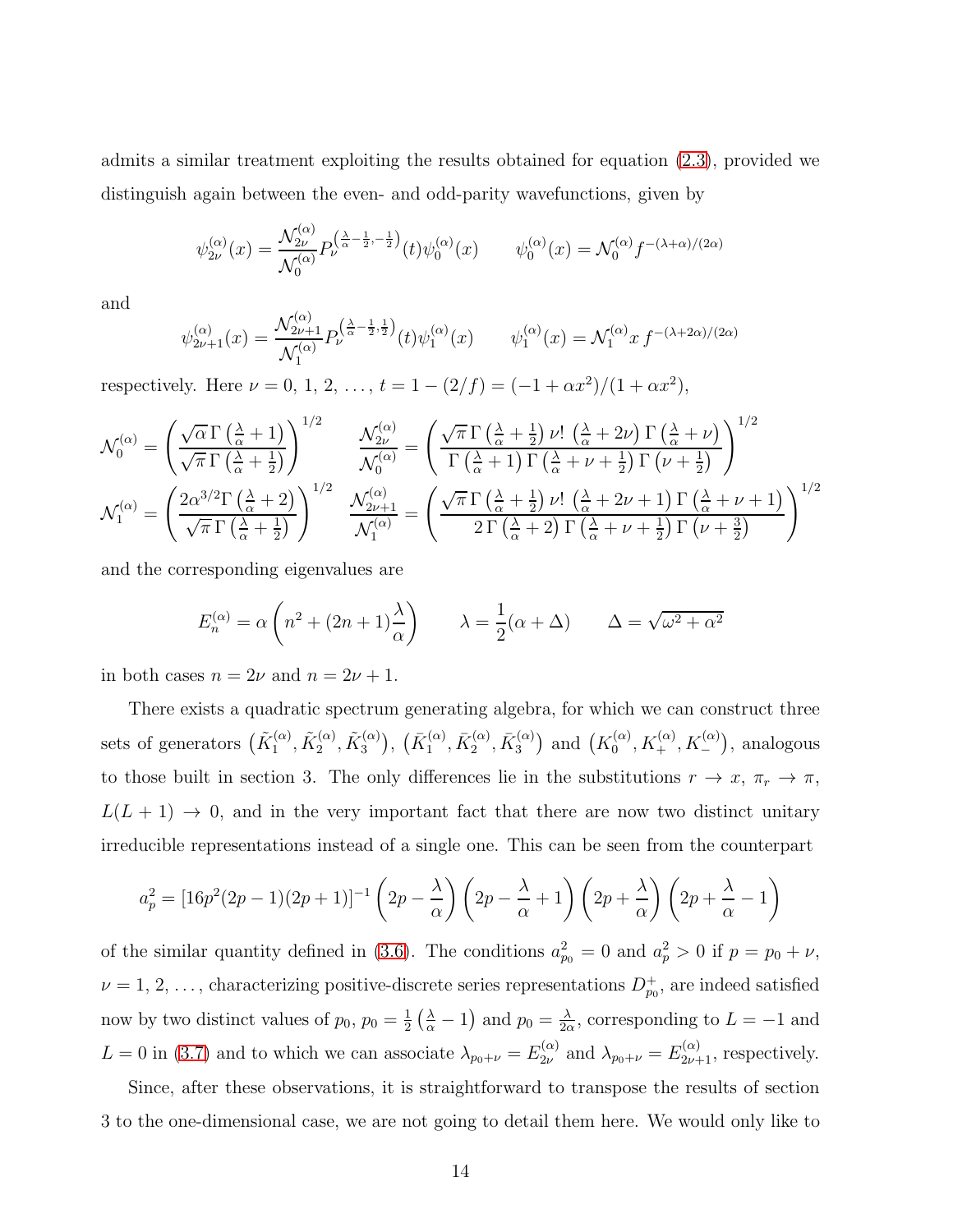mention that the action of the deformed  $su(1,1)$  generators on the wavefunctions reads

$$
K_0^{(\alpha)} \psi_n^{(\alpha)}(x) = \frac{1}{4\lambda} E_n^{(\alpha)} \psi_n^{(\alpha)}(x) = \frac{\alpha}{4\lambda} \left( n^2 + (2n+1)\frac{\lambda}{\alpha} \right) \psi_n^{(\alpha)}(x)
$$
  

$$
K_+^{(\alpha)} \psi_n^{(\alpha)}(x) = \frac{\alpha}{4\lambda} \left[ (n+1)(n+2) \left( n+2\frac{\lambda}{\alpha} \right) \left( n+2\frac{\lambda}{\alpha}+1 \right) \right]^{1/2} \psi_{n+2}^{(\alpha)}(x)
$$
  

$$
K_-^{(\alpha)} \psi_n^{(\alpha)}(x) = \frac{\alpha}{4\lambda} \left[ n(n-1) \left( n+2\frac{\lambda}{\alpha}-2 \right) \left( n+2\frac{\lambda}{\alpha}-1 \right) \right]^{1/2} \psi_{n-2}^{(\alpha)}(x)
$$

leading to the standard su(1,1) results  $K_0\psi_n(x) = \frac{1}{2}(n + \frac{1}{2})$  $(\frac{1}{2}) \psi_n(x), K_{\pm} \psi_n(x) = \frac{1}{2} [(n \pm$  $1)(n + 1 \pm 1)$ <sup> $1/2$ </sup> $\psi$ <sub>n $\pm 2$ </sub> $(x)$  in the  $\alpha \rightarrow 0$  limit.

## 5 Conclusion

In this paper, we have highlighted the interest of quadratic algebras for PDM Schrödinger equations by constructing spectrum generating algebras for a class of d-dimensional radial harmonic oscillators with  $d \geq 2$  and a specific PDM choice, depending on some positive parameter  $\alpha$ . We have also shown how minor changes enable the one-dimensional oscillator on the line with the same type of mass to be included in such a class.

For these quadratic algebras, we have considered three different sets of generators. The first one  $(\tilde{K}^{(\alpha)}_1)$  $\tilde{\Lambda}_1^{(\alpha)},\tilde{K}_2^{(\alpha)}$  $\tilde{\gamma}_2^{(\alpha)},\tilde{K}_3^{(\alpha)}$  $\binom{(\alpha)}{3}$  has allowed us to prove the existence of a single unitary irreducible representation belonging to the positive-discrete series type for  $d \geq 2$  and of two of them for  $d = 1$ , as well as to obtain the bound-state quadratic energy spectrum.

The second set  $(\bar{K}_1^{(\alpha)}$  $\bar{K}_1^{(\alpha)},\bar{K}_2^{(\alpha)}$  $\bar{K}^{(\alpha)}_2, \bar{K}^{(\alpha)}_3$  $\binom{(\alpha)}{3}$  has provided us with an explicit demonstration that the quadratic algebra considered here gives rise to the well-known  $su(1,1)$  Lie algebra generating the oscillator spectrum in the constant-mass limit, i.e., for  $\alpha \to 0$ .

This correspondence has been studied further by constructing a third set of operators  $(K_0^{(\alpha)}$  $\mathcal{L}_0^{(\alpha)}, K_+^{(\alpha)}, K_-^{(\alpha)}$ , which go over to the standard su(1,1) generators  $(K_0, K_+, K_-)$  for  $\alpha \to 0$ and may therefore be termed deformed  $su(1,1)$  generators. All the bound-state wavefunctions have finally been built by using the lowering and raising generators,  $K_{-}^{(\alpha)}$  and  $K_{+}^{(\alpha)}$ , respectively.

Some interesting open problems for future work are the extensions of the present study to other exactly solvable PDM Schrödinger equations either with the same potential but a different mass or with both different potential and mass.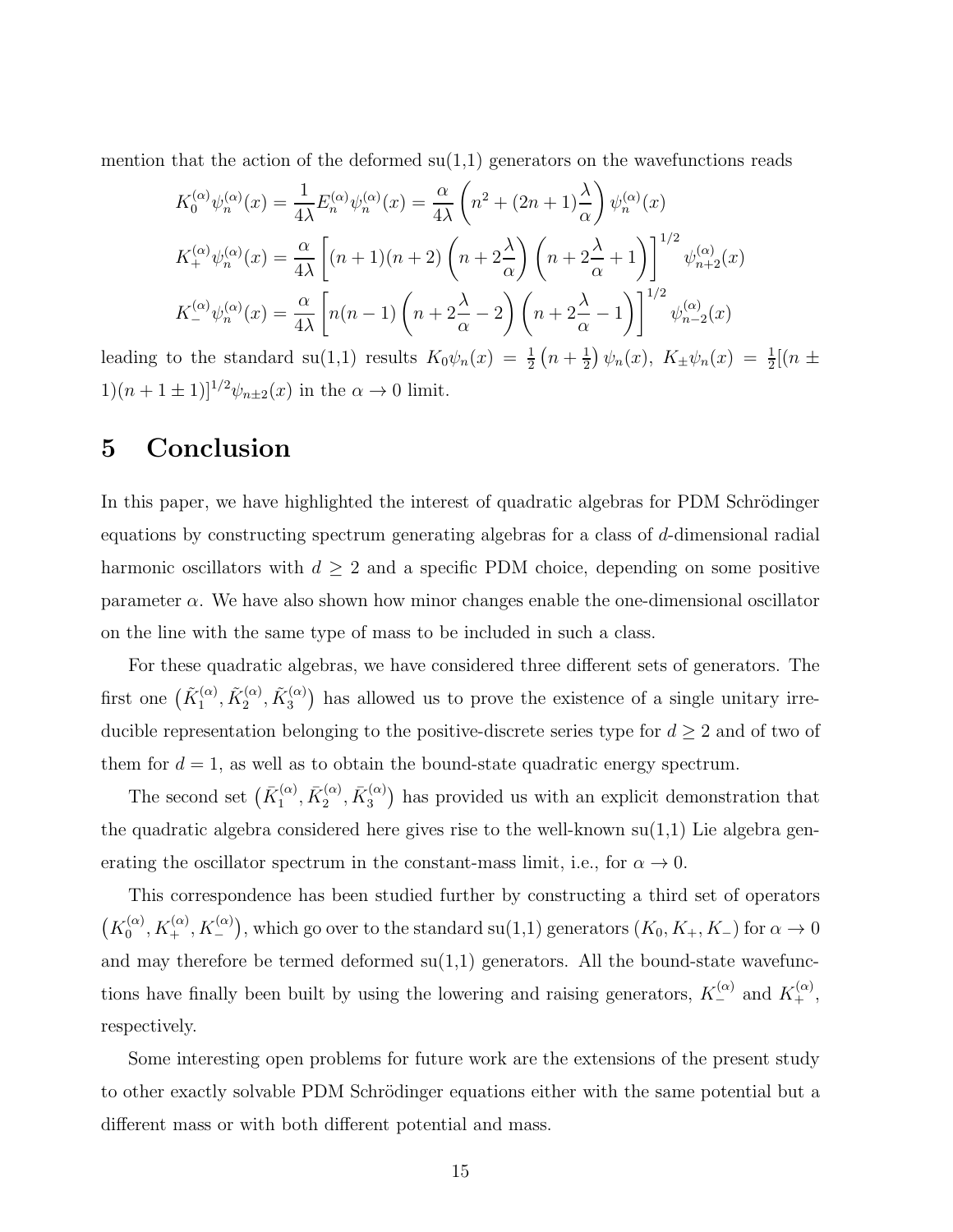## Appendix

The purpose of this appendix is to prove equations  $(2.5)$ – $(2.8)$  by using the deformed su $(1,1)$ algebra introduced in section 3.3.

Let us start with  $\psi^{(\alpha)}_{0,L}(r)$ , which, according to the second relation in [\(3.17\)](#page-11-0), is annihilated by  $K_{-}^{(\alpha)}$  or, equivalently, by  $A_{-}^{(\alpha)}$ . Equations [\(3.14\)](#page-10-2) and [\(3.15\)](#page-10-3), together with [\(3.1\)](#page-5-1), yield the first-order differential equation

$$
r\frac{d}{dr}\psi_{0,L}^{(\alpha)}(r) = \left[ -\frac{1}{2}\left(\frac{\lambda}{\alpha} + 1\right)(1+t) + \frac{1}{2}(L+1)(1-t) \right] \psi_{0,L}^{(\alpha)}(r)
$$

whose solution can be written in the form [\(2.5\)](#page-4-5).

The excited-state wavefunctions  $\psi_{n,L}^{(\alpha)}(r)$ ,  $n = 1, 2, \ldots$ , can now be determined recursively from  $\psi_{0,L}^{(\alpha)}(r)$  by employing the first relation in [\(3.17\)](#page-11-0). When combined with definition [\(3.16\)](#page-10-1), the latter yields

<span id="page-15-1"></span>
$$
\psi_{n+1,L}^{(\alpha)}(r) = \frac{1}{16\alpha} \left( 2n + \frac{\lambda}{\alpha} + L + 2 \right) \left( 2n + \frac{\lambda}{\alpha} + L + 3 \right)^{1/2} \times \left[ (n+1) \left( n + L + \frac{3}{2} \right) \left( n + \frac{\lambda}{\alpha} + L + 1 \right) \left( n + \frac{\lambda}{\alpha} + \frac{1}{2} \right) \right]^{-1/2} \times \left( 2n + \frac{\lambda}{\alpha} + L + 1 \right)^{-1/2} A_+^{(\alpha)} \psi_{n,L}^{(\alpha)}(r).
$$
\n(A.1)

Let us now make the ansatz

<span id="page-15-0"></span>
$$
\psi_{n,L}^{(\alpha)}(r) = \frac{\mathcal{N}_{n,L}^{(\alpha)}}{\mathcal{N}_{0,L}^{(\alpha)}} \psi_{0,L}^{(\alpha)}(r) P_n(t) \tag{A.2}
$$

where  $P_n(t)$  is some *n*th-degree polynomial in t, such that  $P_0(t) = 1$ . On inserting [\(A.2\)](#page-15-0) in  $A_{+}^{(\alpha)}\psi_{n,L}^{(\alpha)}(r)$  and using equations [\(3.1\)](#page-5-1) and [\(3.14\)](#page-10-2), we get

$$
A_{+}^{(\alpha)}\psi_{n,L}^{(\alpha)}(r) = -8\alpha \frac{\mathcal{N}_{n,L}^{(\alpha)}}{\mathcal{N}_{0,L}^{(\alpha)}} \frac{\psi_{0,L}^{(\alpha)}(r)}{2n + \frac{\lambda}{\alpha} + L + 2} \left\{ \left( 2n + \frac{\lambda}{\alpha} + L + 2 \right) (1 - t^2) \frac{d}{dt} - \left( n + \frac{\lambda}{\alpha} + L + 1 \right) \left[ \frac{\lambda}{\alpha} - L - 1 + \left( 2n + \frac{\lambda}{\alpha} + L + 2 \right) t \right] \right\} P_n(t)
$$

which, according to [\(A.1\)](#page-15-1) and [\(A.2\)](#page-15-0), should be proportional to  $\psi_{0,L}^{(\alpha)}(r)P_{n+1}(t)$ . This clearly identifies  $P_n(t)$  as the Jacobi polynomial  $P_n^{(\beta,\gamma)}(t)$  with  $\beta = \frac{\lambda}{\alpha} - \frac{1}{2}$  $\frac{1}{2}$ ,  $\gamma = L + \frac{1}{2}$  $\frac{1}{2}$ , because the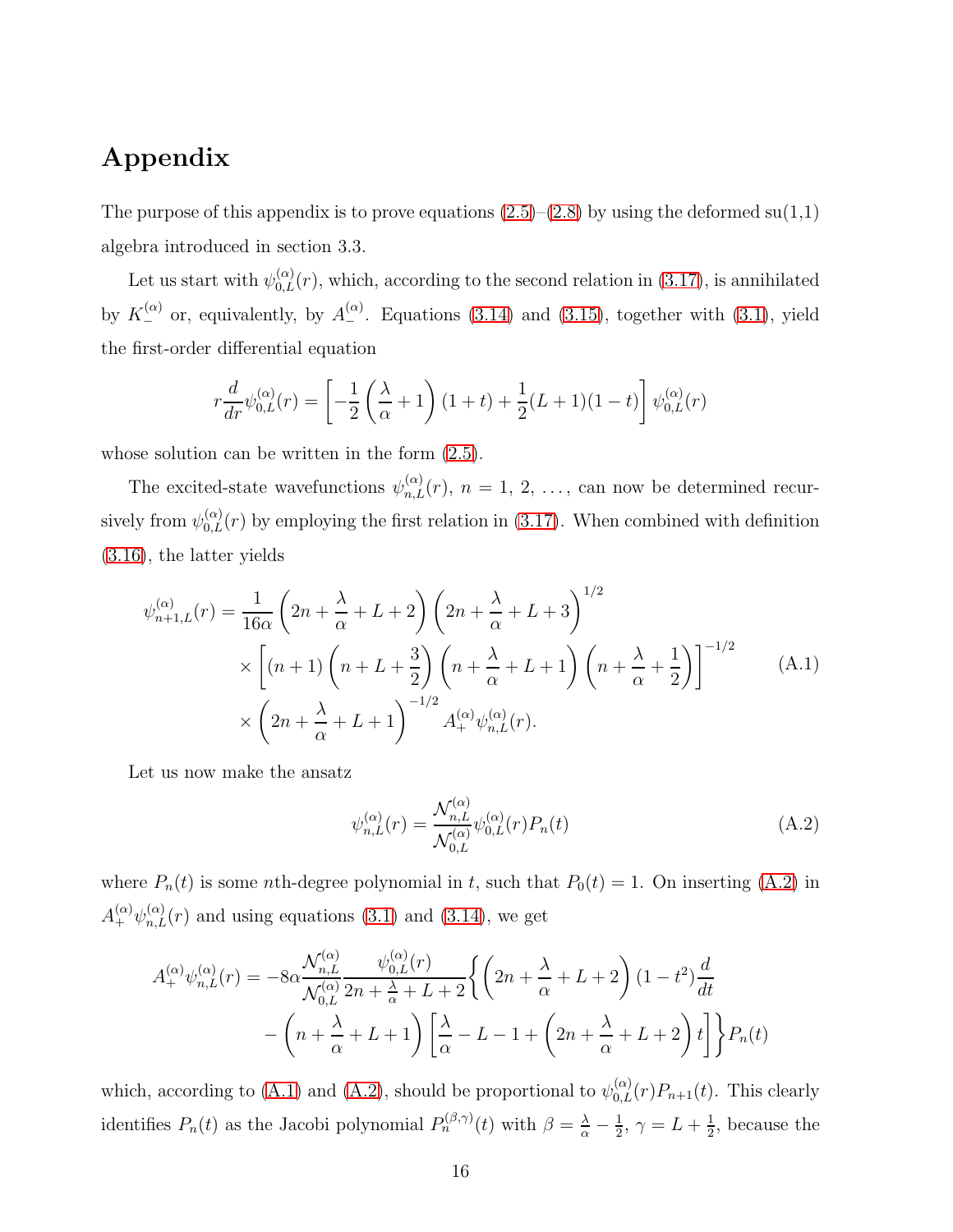latter satisfies the relation

<span id="page-16-0"></span>
$$
\begin{cases}\n(2n + \beta + \gamma + 2)(1 - t^2)\frac{d}{dt} - (n + \beta + \gamma + 1)[\beta - \gamma + (2n + \beta + \gamma + 2)t] \\
\times P_n^{(\beta,\gamma)}(t) = -2(n + 1)(n + \beta + \gamma + 1)P_{n+1}^{(\beta,\gamma)}(t)\n\end{cases} (A.3)
$$

obtained by eliminating  $P_{n-1}^{(\beta,\gamma)}$  $n_{n-1}^{(p,\gamma)}(t)$  between the Jacobi recursion and differential relations (see equations  $(22.7.1)$  and  $(22.8.1)$  of  $[60]$ ). Hence equation  $(2.6)$  is proved.

Finally, on combining equations  $(A.1)$ – $(A.3)$ , we arrive at a recursion relation for the normalization coefficient

$$
\frac{\mathcal{N}_{n+1,L}^{(\alpha)}}{\mathcal{N}_{n,L}^{(\alpha)}} = \left(\frac{(n+1)\left(n+\frac{\lambda}{\alpha}+L+1\right)\left(2n+\frac{\lambda}{\alpha}+L+3\right)}{\left(n+L+\frac{3}{2}\right)\left(n+\frac{\lambda}{\alpha}+\frac{1}{2}\right)\left(2n+\frac{\lambda}{\alpha}+L+1\right)}\right)^{1/2}
$$

whose solution is given by  $(2.8)$ . This completes the determination of the wavefunctions  $\psi_{n,L}^{(\alpha)}(r)$ .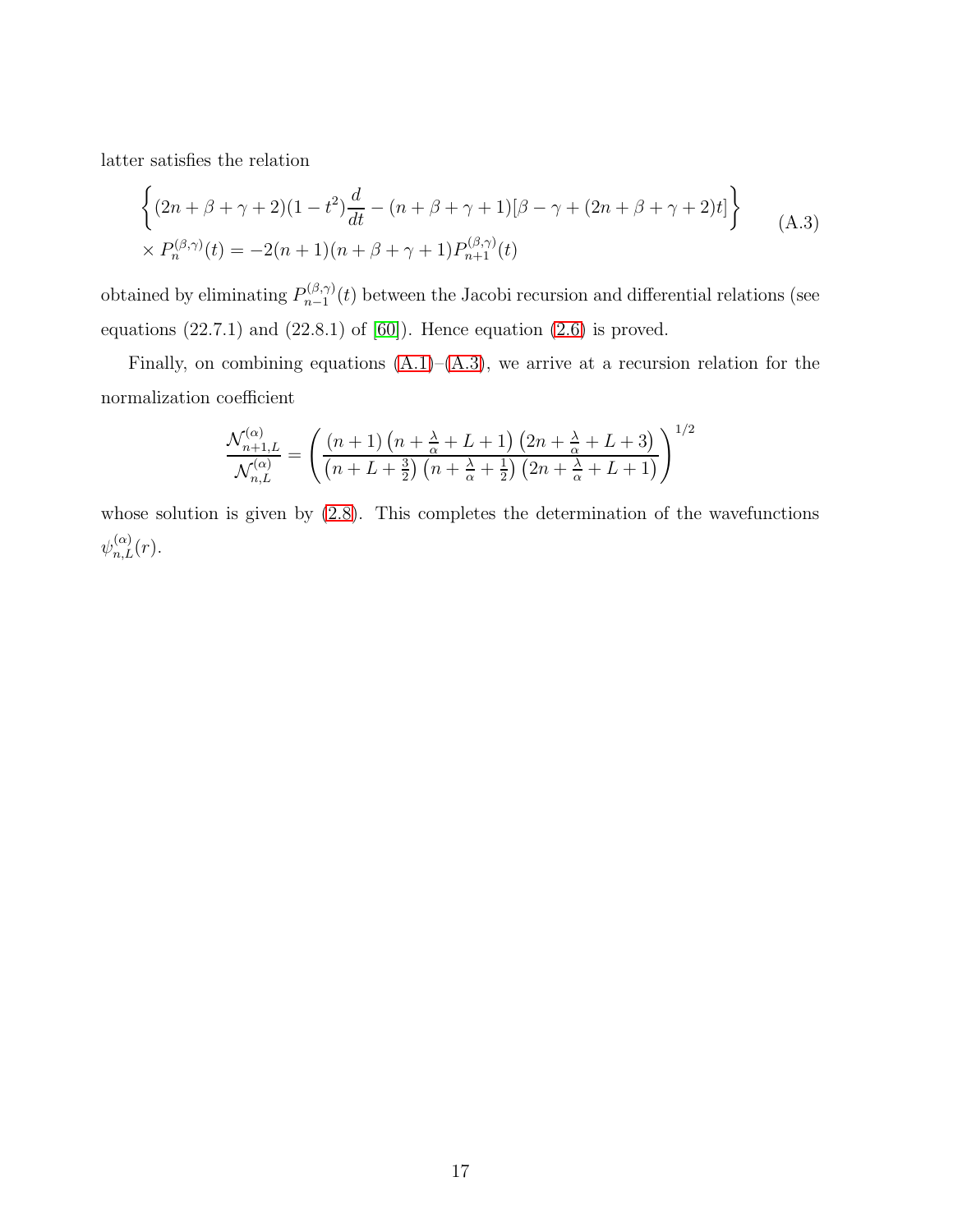### <span id="page-17-0"></span>References

- <span id="page-17-1"></span>[1] Bastard G 1988 *Wave Mechanics Applied to Semiconductor Heterostructures* (Les Ulis: Editions de Physique)
- <span id="page-17-2"></span>[2] Serra Ll and Lipparini E 1997 *Europhys. Lett.* 40 667
- <span id="page-17-3"></span>[3] Ring P and Schuck P 1980 *The Nuclear Many Body Problem* (New York: Springer)
- <span id="page-17-4"></span>[4] Arias de Saavedra F, Boronat J, Polls A and Fabrocini A 1994 *Phys. Rev.* B 50 4248
- <span id="page-17-5"></span>[5] Barranco M, Pi M, Gatica S M, Hern´andez E S and Navarro J 1997 *Phys. Rev.* B 56 8997
- <span id="page-17-6"></span>[6] Puente A, Serra Ll and Casas M 1994 *Z. Phys.* D 31 283
- <span id="page-17-7"></span>[7] Quesne C and Tkachuk V M 2004 *J. Phys. A: Math. Gen.* 37 4267
- <span id="page-17-8"></span>[8] Bender C M and Boettcher S 1998 *Phys. Rev. Lett.* 80 5243
- <span id="page-17-9"></span>[9] Bender C M, Brod J, Refig A and Reuter M E 2004 *J. Phys. A: Math. Gen.* 37 10139
- <span id="page-17-10"></span>[10] Mostafazadeh A and Batal A 2004 *J. Phys. A: Math. Gen.* 37 11645
- <span id="page-17-11"></span>[11] Scholtz F G, Geyer H B and Hahne F J W 1992 *Ann. Phys., NY* 213 74
- <span id="page-17-12"></span>[12] Jones H F 2005 *J. Phys. A: Math. Gen.* 38 1741
- <span id="page-17-13"></span>[13] Mostafazadeh A 2005 *J. Phys. A: Math. Gen.* 38 6557, 8185
- <span id="page-17-14"></span>[14] Bagchi B, Quesne C and Roychoudhury R 2006 *J. Phys. A: Math. Gen.* 39 L127
- <span id="page-17-15"></span>[15] Dekar L, Chetouani L and Hammann T F 1998 *J. Math. Phys.* 39 2551
- <span id="page-17-16"></span>[16] Dekar L, Chetouani L and Hammann T F 1999 *Phys. Rev.* A 59 107
- <span id="page-17-17"></span>[17] de Souza Dutra A and Almeida C A S 2000 *Phys. Lett.* A 275 25
- [18] Gönül B, Gönül B, Tutcu D and Özer O 2002 Mod. Phys. Lett. A 17 2057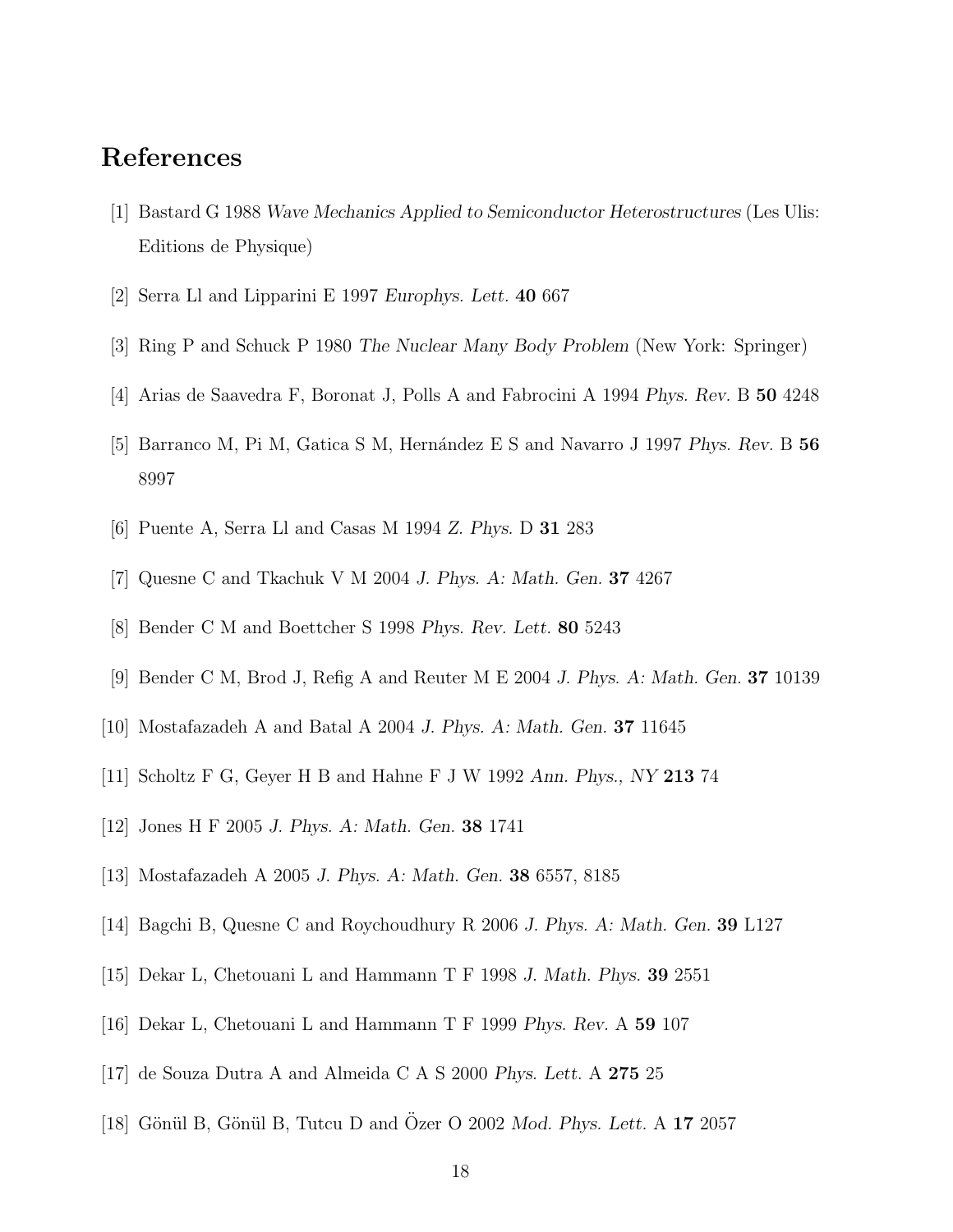- <span id="page-18-1"></span><span id="page-18-0"></span>[19] Gönül B, Özer O, Gönül B and Üzgün F  $2002$  *Mod. Phys. Lett.* A 17 2453
- <span id="page-18-2"></span>[20] Alhaidari A D 2002 *Phys. Rev.* A 66 042116
- <span id="page-18-3"></span>[21] Bagchi B, Gorain P, Quesne C and Roychoudhury R 2004 *Mod. Phys. Lett.* A 19 2765
- <span id="page-18-4"></span>[22] Bagchi B, Gorain P, Quesne C and Roychoudhury R 2005 *Europhys. Lett.* 72 155
- <span id="page-18-5"></span>[23] Bagchi B, Gorain P S and Quesne C 2006 *Mod. Phys. Lett.* A 21 2703
- <span id="page-18-6"></span>[24] Quesne C 2006 *Ann. Phys., NY* 321 1221
- <span id="page-18-7"></span>[25] Quesne C 2007 Abrupt termination of a quantum channel and exactly solvable positiondependent mass models in three dimensions *Preprint* [quant-ph/0703030](http://arxiv.org/abs/quant-ph/0703030)
- <span id="page-18-8"></span>[26] Yu J, Dong S-H and Sun G-H 2004 *Phys. Lett.* A 322 290
- <span id="page-18-9"></span>[27] Yu J and Dong S-H 2004 *Phys. Lett.* A 325 194
- <span id="page-18-10"></span>[28] Chen G and Chen Z 2004 *Phys. Lett.* A 331 312
- <span id="page-18-11"></span>[29] Dong S-H and Lozada-Cassou M 2005 *Phys. Lett.* A 337 313
- <span id="page-18-12"></span>[30] Jiang L, Yi L-Z and Jia C-S 2005 *Phys. Lett.* A 345 279
- <span id="page-18-13"></span>[31] Mustafa O and Mazharimousavi S H 2006 *J. Phys. A: Math. Gen.* 39 10537
- <span id="page-18-14"></span>[32] Mustafa O and Mazharimousavi S H 2006 *Phys. Lett.* A 358 259
- <span id="page-18-15"></span>[33] Ganguly A, Ioffe M V and Nieto L M 2006 *J. Phys. A: Math. Gen.* 39 14659
- <span id="page-18-16"></span>[34] Cari˜nena J F, Ra˜nada M F and Santander M 2007 *Ann. Phys., NY* 322 434
- <span id="page-18-17"></span>[35] Roy B and Roy P 2002 *J. Phys. A: Math. Gen.* 35 3961
- <span id="page-18-18"></span>[36] Roy B 2005 *Europhys. Lett.* 72 1
- <span id="page-18-19"></span>[37] Koç R, Koca M and Körcük E 2002 *J. Phys. A: Math. Gen.* **35** L527
- [38] Koç R and Koca M 2003 *J. Phys. A: Math. Gen.* **36** 8105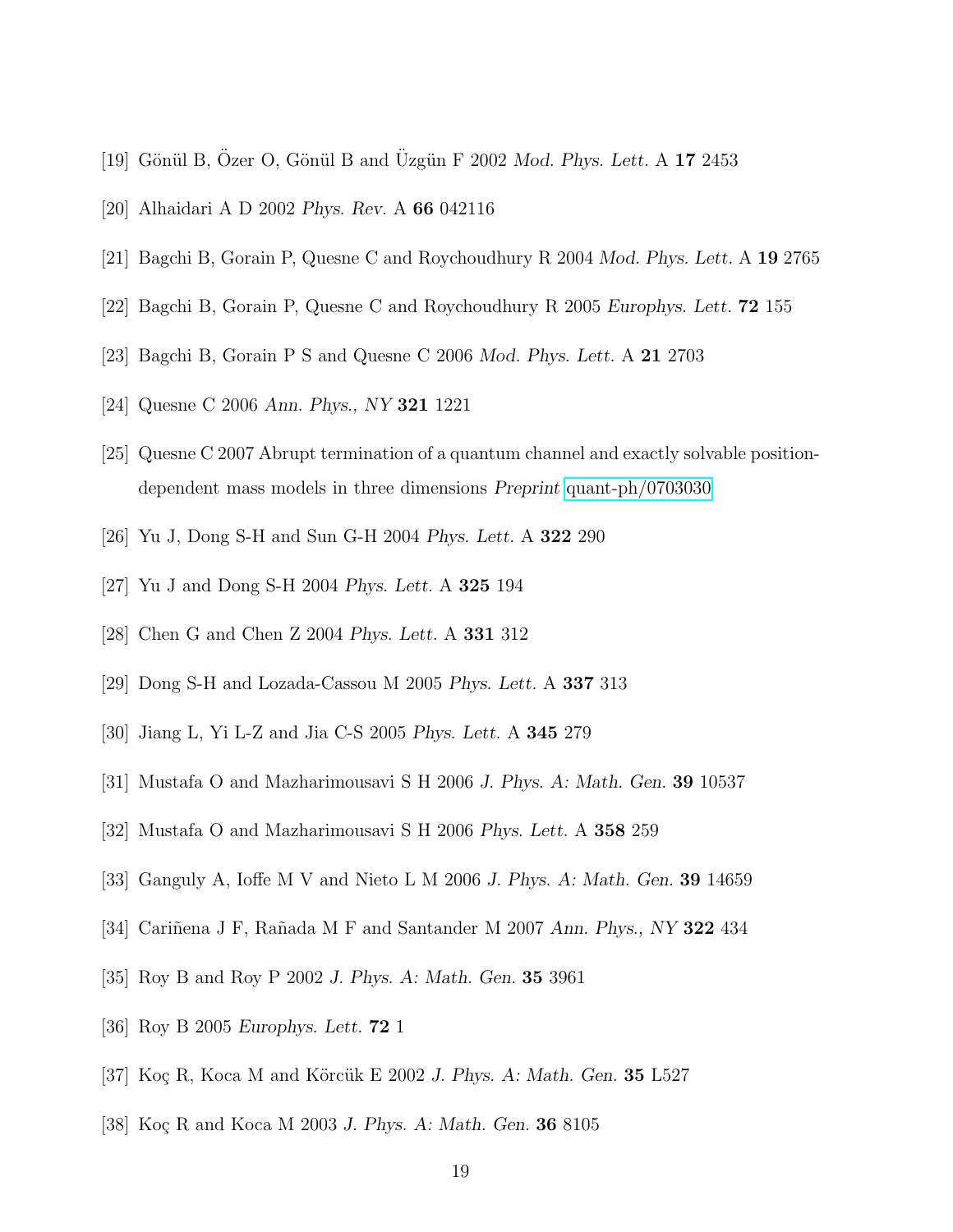- <span id="page-19-1"></span><span id="page-19-0"></span>[39] Bagchi B, Gorain P, Quesne C and Roychoudhury R 2004 *Czech. J. Phys.* 54 1019
- <span id="page-19-2"></span>[40] Milanović V and Ikonić Z 1999 *J. Phys. A: Math. Gen.* **32** 7001
- <span id="page-19-3"></span>[41] Plastino A R, Rigo A, Casas M, Garcias F and Plastino A 1999 *Phys. Rev.* A 60 4318
- <span id="page-19-4"></span>[42] de Souza Dutra A, Hott M and Almeida C A S 2003 *Europhys. Lett.* 62 8
- <span id="page-19-5"></span>[43] Roy B and Roy P 2005 *Phys. Lett.* A 340 70
- <span id="page-19-6"></span>[44] Koç R and Tütüncüler H 2003 *Ann. Phys., Leipzig* 12 684
- <span id="page-19-7"></span>[45] Gönül B and Koçak M 2005 *Chin. Phys. Lett.* **22** 2742
- <span id="page-19-8"></span>[46] Gönül B and Koçak M 2006 *J. Math. Phys.* **47** 102101
- <span id="page-19-9"></span>[47] Bagchi B, Banerjee A, Quesne C and Tkachuk V M 2005 *J. Phys. A: Math. Gen.* 38 2929
- <span id="page-19-10"></span>[48] Tanaka T 2006 *J. Phys. A: Math. Gen.* 39 219
- <span id="page-19-11"></span>[49] Granovskii Ya I, Lutzenko I M and Zhedanov A S 1992 *Ann. Phys., NY* 217 1
- <span id="page-19-12"></span>[50] Odake S and Sasaki R 2006 *J. Math. Phys.* 47 102102
- [51] Kalnins E G, Kress J M and Miller W, Jr 2005 *J. Math. Phys.* 46 053509, 053510, 103507 Kalnins E G, Kress J M and Miller W, Jr 2006 *J. Math. Phys.* 47 043514, 093501
- <span id="page-19-14"></span><span id="page-19-13"></span>[52] Daskaloyannis C and Ypsilantis K 2006 *J. Math. Phys.* 47 042904
- <span id="page-19-15"></span>[53] Daskaloyannis C and Tanoudes Y 2007 *J. Math. Phys.* 48 072108
- <span id="page-19-16"></span>[54] Granovskii Ya I, Zhedanov A S and Lutsenko I M 1992 *Theor. Math. Phys.* 91 474, 604
- <span id="page-19-17"></span>[55] Bonatsos D, Daskaloyannis C and Kokkotas K 1994 *Phys. Rev.* A 50 3700
- [56] Daskaloyannis C 2001 *J. Math. Phys.* 42 1100